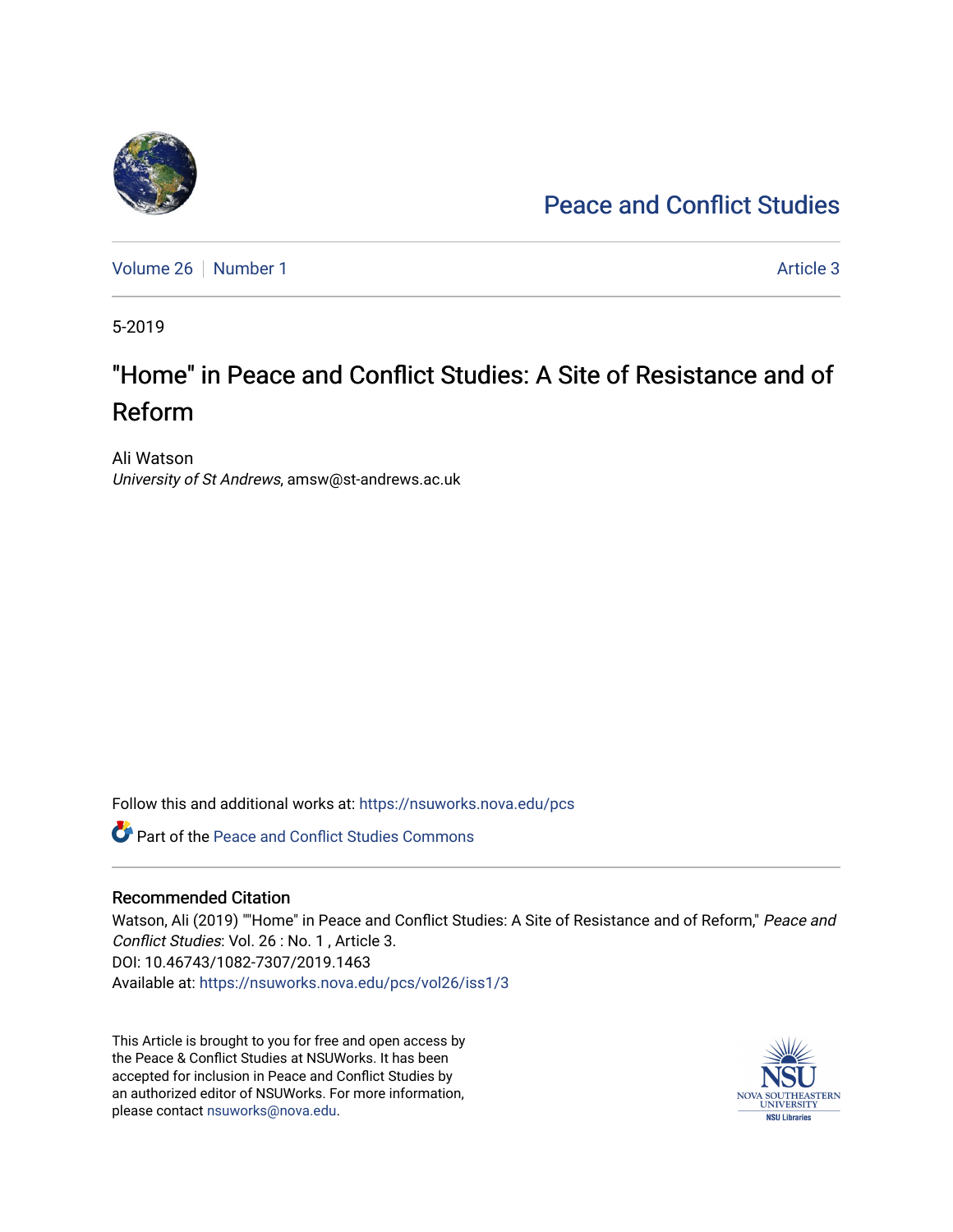## "Home" in Peace and Conflict Studies: A Site of Resistance and of Reform Abstract

This article aims to examine one aspect of the "local" that has been little considered in IR: the concept of home and its significance as a place of meaning and as a site of resistance. Existing studies of the concept of home in other disciplines include their study as "profound centers of human existence" in human geography and as the place of "many cultural practices that forge social memory." More recently, the plight of refugees has thrown into sharp relief both the need for an examination of home and its current under-theorization. After a wider examination of the meaning of home and in particular the significance of home in an IR context, this article will examine the construction of home in everyday life and its potential use as a site of resistance before analyzing the significance of this analysis to the wider field of IR.

#### Keywords: home; resistance; place; local; liberal peace

### Author Bio(s)

Ali Watson is Professor of International Relations at the University of St Andrews and also Managing Director and co-founder of the Third Generation Project, a think tank based in the School of International Relations dedicated to community-oriented collaboration, research and advocacy. A trained economist, she has published heavily on the positionality and place of children in international relations and the international system. Today, her research and teaching focus on collective rights and the impact of ongoing colonialism. She is a current National Geographic Explorer for a joint project documenting human migrations.

#### Acknowledgements

The author would like to thank Bennett Collins and Oliver Richmond for their insights during the writing process, and for ongoing discussions into the nature of the rights regime. She would also like to thank colleagues for their suggestions made during presentations of this paper at the University of St. Andrews and further afield. All errors remain the authors own.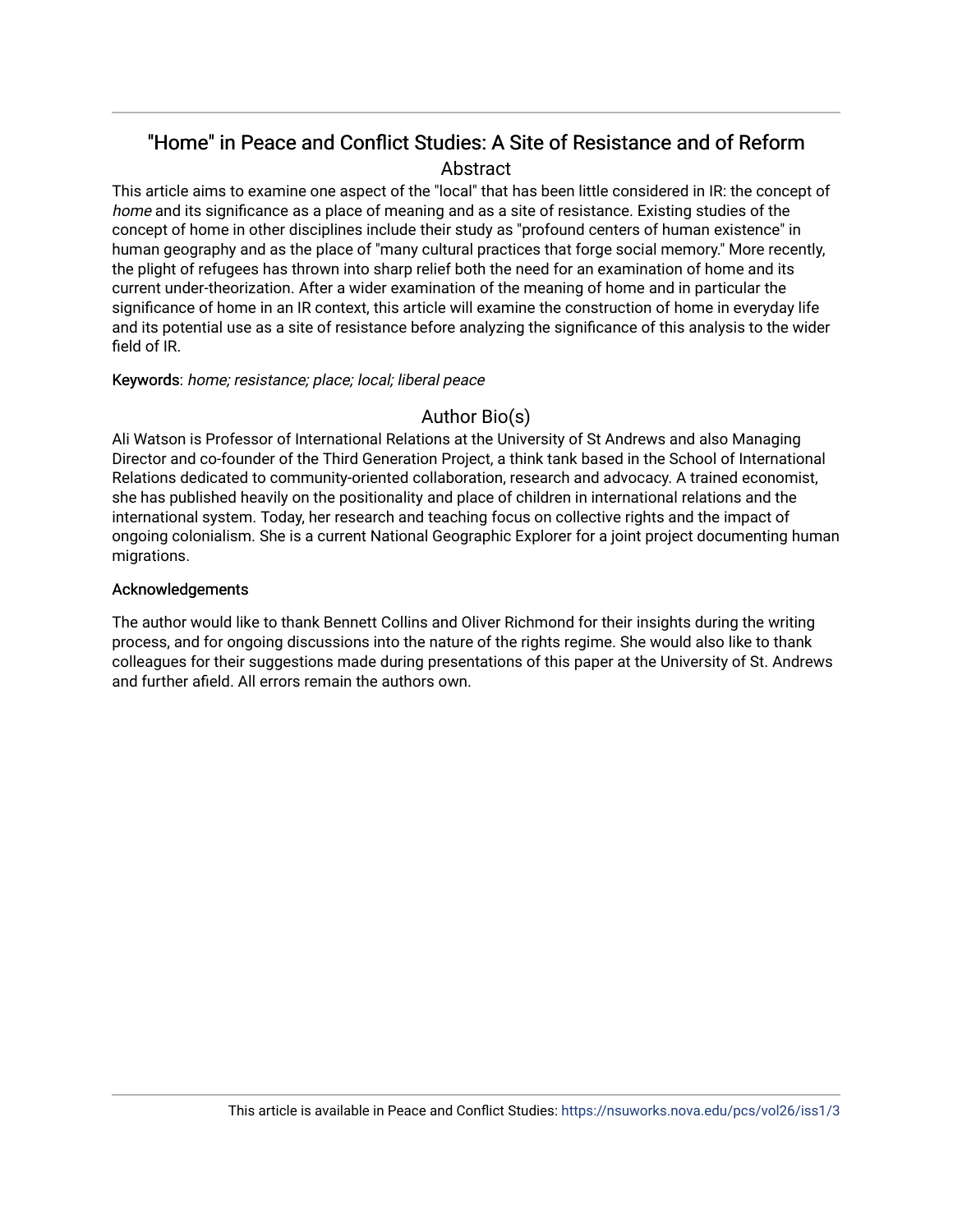#### **"Home" in Peace and Conflict Studies: A Site of Resistance and of Reform**

#### **Ali Watson**

Over the last two decades within the discourse of peace and conflict studies, an increasing preoccupation with the "local," and the "every day"—and with the potential that both have in developing conceptualizations of agency, power, and resistance in post-conflict contexts— has seen "local solutions to local problems" become a mantra that appears to offer a novel approach to the pursuit of a sustainable peace (Lederach, 1997). In reality however, there is growing recognition (see, for example, Richmond, 2009a) that the approach taken to the "local" by practitioners and policymakers, as well as much of the academic discourse, is a limited one. The neoliberal peace agenda may argue for the primacy of the rights of the individual, but in its theoretical reality, this individual is an amorphous one. There is no specific recognition of gender, sexuality, age, cultural and ethnic background, or socioeconomic status. The result is that those elements that may help to define us as individuals—and in turn how these elements may be socially constructed and the nature of the agency that we, as human beings, may be able to claim as a result—remain both under-researched and under-theorized. Indeed, this concept of the "individual" is itself a contested concept, with its construction at any specific point in time being of particular significance to the characterizations of the "local" (see, for example, Ferry & Renaut, 1990; Rosenau, 1992). Importantly, the role of the individual within the context of community, society, family, or any other social grouping within which an "individual" normally interacts remain under-examined, resulting in a methodology that is both narrow and rooted in the notion that human agency is best harnessed and contained within the overarching rationalist institutional framework that liberalism propounds. Thus, the agency of any one individual, or the consideration of how those individuals interact within the larger social groupings of family and community—particularly when speaking of those so often marginalized, or perceived as voiceless in international society (although of course voiceless-ness is a construction in that it is not that people don't have voices, but rather that those voices are not heard, or are not listened to) remains contested, whilst the liberal ideal continues with solutions that, in advocating the need for strong markets, strong institutions, and the rule of law, remain overwhelmingly "top-down" in their approach.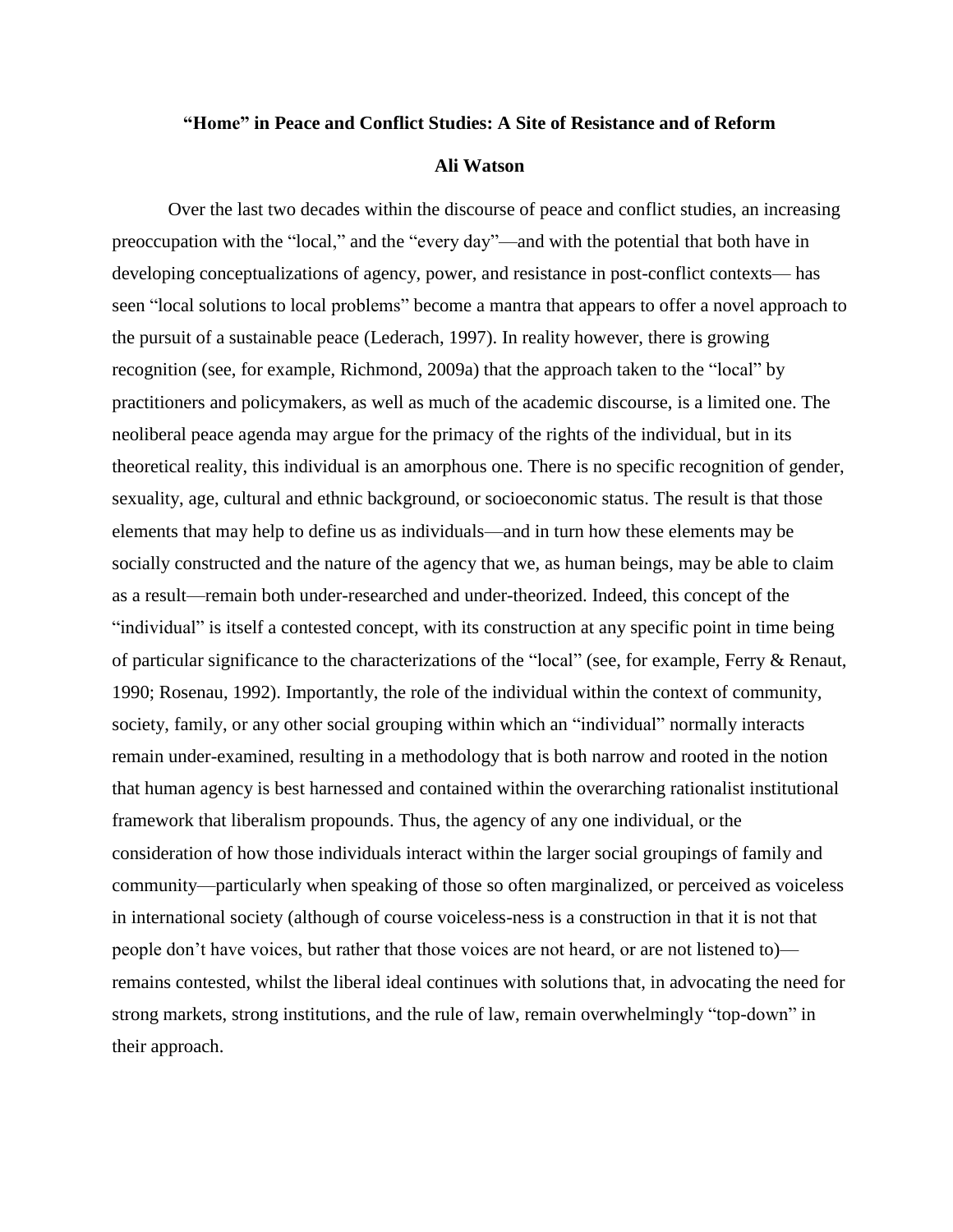There has been an increasing amount of research in recent years seeking to address the inadequacies of this perspective. Arguably the roots of the literature within peace and conflict studies lie in Kaldor's (1999) conception of "new wars" and the blurring of the lines between the civilian and combatant, public and private spheres, but we can see parallels, too, in a range of works across the cognate International Relations (IR) discipline and its sub-fields, including Robert O'Brien's (2000) analysis of the role of labor in the international political economy and Kerr and Foster's (2009) examination of how sexuality, particularly as seen through the lens of Queer Theory, may enrich our understanding of politics and IR by challenging the ways in which power relations are organized. These approaches—as well as other work being done, for example, on race and ethnicity, on the construction of childhood, and on the significance of migration demonstrate the necessity of examining how individuals, societies, and communities interact and operate (Richmond, 2009b) not only in terms of academic discourse but also in practical policy terms. All write from the perspective that the dominant discourse is not enough, and that through our preoccupation with the global, we have lost our ability to consider the reality of conflict and its aftermath for those for whom it matters most: those individuals and communities who are impacted by the policy prescriptions that are put in place, and who, in turn, may resist them.

This article aims to examine one aspect of the "local" that has been little considered within the peace and conflict studies literature, but that has been subject to a range of studies across social, material, cultural, linguistic, and philosophical milieu: that is, the concept of *home*, and in particular its significance both as a place of meaning and as a site of resistance. (Note, this article will follow Jeanne Moore (2000) in italicizing *home* throughout the text.) If, as stated previously, we recognize the significance of examining how individuals, societies, and communities interact and operate, then we must consider, too, where such actions take place. By doing so, this article highlights that what is often ignored by researchers is not ignored because it lacks significance, but rather because it lies in areas that are customarily outside the researcher's gaze. As J. Russell Boulding (2017) noted when discussing the approach of his mother Elise,

What was not seen by political-analytic eyes was not so much invisible as out of the range of vision of those who looked at the world through lenses crafted to a limited perspective, narrowed by patriarchal and other exclusionary world views, among them even some peace perspectives. (p. viii)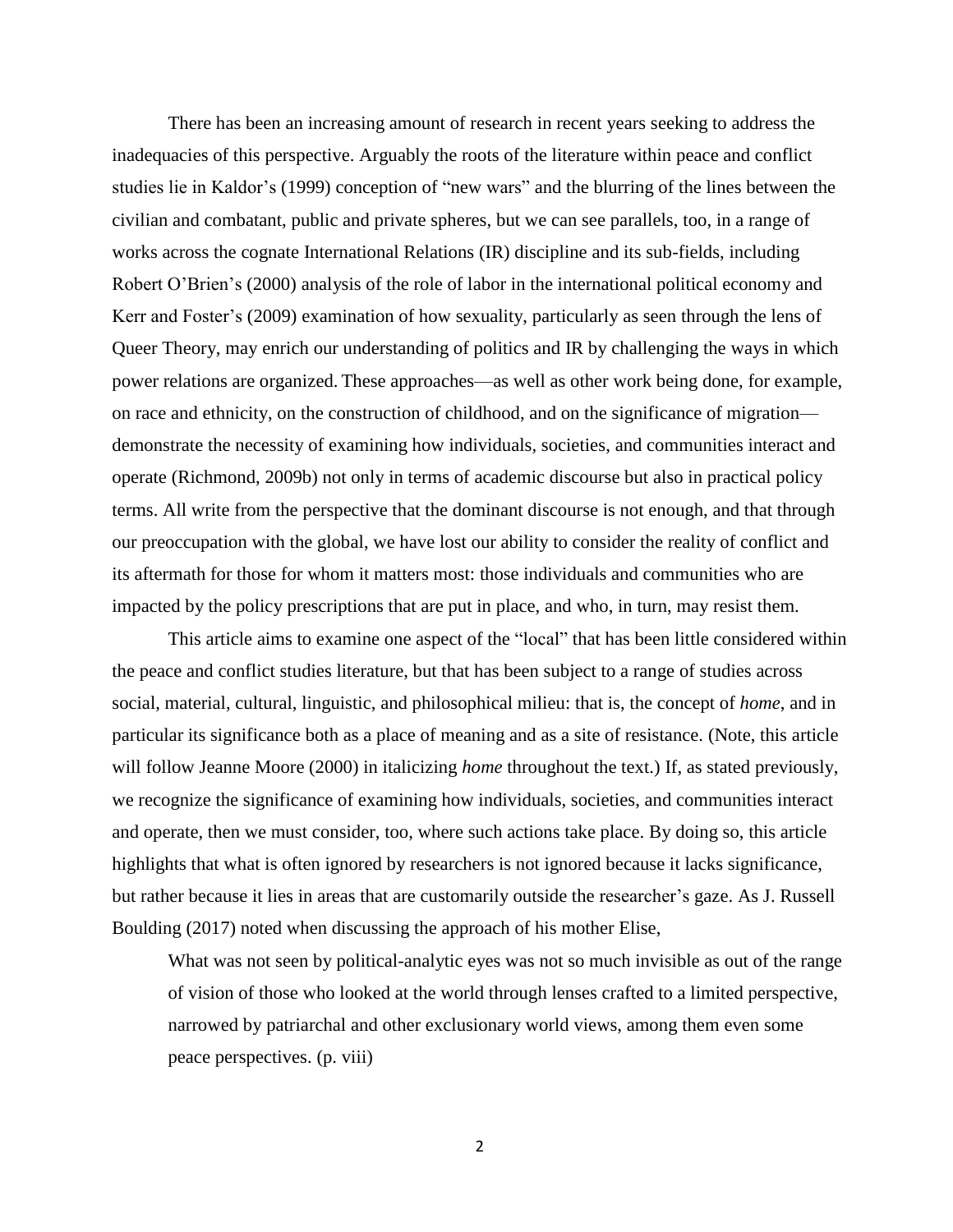Thus, the focus on a "neoliberal peace" has resulted in the "reductive dichotomy" (Kirby, 2008) of the public/private binary, meaning that certain key actors and events, as well as "institutions, activities, dispositions and normative associations are allocated *a priori* to the public or private realm," a move that not only oversimplifies, but also fails to take into account the "plurality of differently constituted publics and privates performed in practice" (McGuirk & Dowling, 2009)

Thus, the neoliberal preoccupation with seeing *home* as being in the private sphere means that *home* as a space of belonging, or agency, or resistance, for individuals and for communities, is ignored. This is important because it means that everyday actions undertaken by "ordinary" people at *home* go unnoticed within the world of formal politics. Yet such actions may do more to redress the injustices that a contemporary social movement has highlighted than any formal government account (Mansbridge & Flaster, 2007). Moreover, the smallest act of everyday resistance may represent a challenge to what are perceived to be the accepted boundaries of political behavior and may lead us, in turn, to examine what is possible in terms of those elements of human behavior that would normally pass unnoticed in policy terms (Antoniades, 2008). Unless we look at families, and households, and communities, and the relations within and between them, it is difficult to understand how the rest of a society works, and how, if it is required, stability may be brought to it. By focusing upon the concept of *home*, this article argues that the peace and conflict studies literature would benefit from a much more micro understanding of the actors and environments that create the real "local," and in turn, how policy frameworks should be used to address the issues that they raise.

#### **Home, Place, and Belonging**

Existing studies of the concept of *home* in other disciplines include the "central focus" of the concepts of *home* and *dwelling* within phenomenology and philosophy, and their study as "profound centers of human existence" in human geography. *Home* has also been seen as the place of "many cultural practices that forge social memory" (Hadjiyanni & Helle, 2010), whilst within feminist literatures considerations of *home*, and of the related concepts of place and belonging, can be characterized as sites of resistance against mainstream culture, as well as sites that carry wider political significance. As [H]ooks (2008) notes:

Talking about place, where we belong, is a constant subject for many of us. We want to know if it is possible to live on the earth peacefully. Is it possible to sustain life? Can we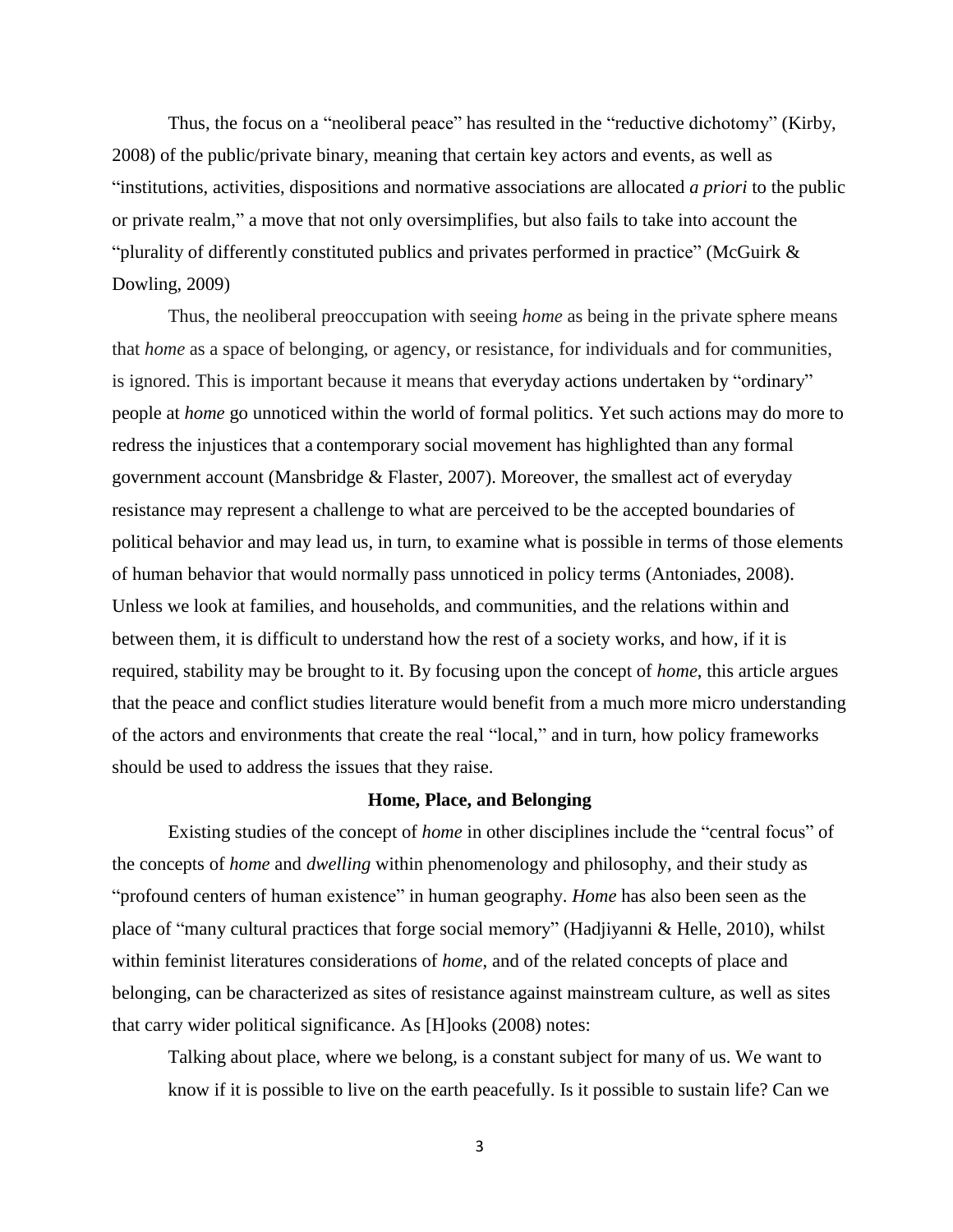embrace an ethos of sustainability that is not solely about the appropriate care of the world's resources but is also about the creation of meaning – the making of lives that we feel are worth living. (p. 1)

This idea of sites of belonging becomes particularly significant within the settler-colonial context. Moreton-Robinson describes this well in her examination of how settlers (in the case of Moreton-Robinson's research, white Australians) sought to both create home, but also to "determine the meaning and experience of 'home' for Indigenous Australians" in a "'violent process" that "detached individuals…from sites of Aboriginal belonging by alienating them from language, culture, and family" (as cited in Nicoll, 2004).

As a scholar working within the field of peace and conflict studies thinking about how we conceptualize appears then to me to draw on a number of disparate—though arguably connected—conceptual elements that are of increasing significance to the contemporary policy landscape. In addition to issues surrounding the "local" (to which this article will later return), there are elements that are important as a potential contribution to the discourse on culture, memory, and emotion; to that on trauma and loss; to the nature of political community; to the aesthetic turn; and, importantly, to the literature on the "everyday" in conflict and post-conflict zones. The discourse surrounding many of these could be usefully developed by using the concept of *home* as the lens through which to gaze. Moreover given that *home* is an emotive concept that is already written between the lines of the discourse—in issues, for example, of displacement and migration, of conflict and post-conflict settlement, of narrative and voice—a wider examination is merited in terms of its potential contribution in practical policy terms, not least because of its potential as a site for the practice of resistance in everyday life. Particularly significant here is how those disenfranchised from the public rights-claiming process, in whatever way, may turn instead to acts of resistance within what has traditionally been viewed as a *home* space—in a variety of forms—in order to attempt to realize their claim for access to a wider political space. Such actions have often been examined within the framework of a public-private binary, but that response displays the deep bias inherent within the neoliberal model, and the scholarship that has resulted from it. Patricia Hill Collins (2000), for example, notes that for African-American communities, the public-private discussion may be of no use because it focusses upon the "archetypal white, middle-class nuclear family." What is thus required is an alternative way to recognize *home* as a political space such that not only do we see the nature of existing everyday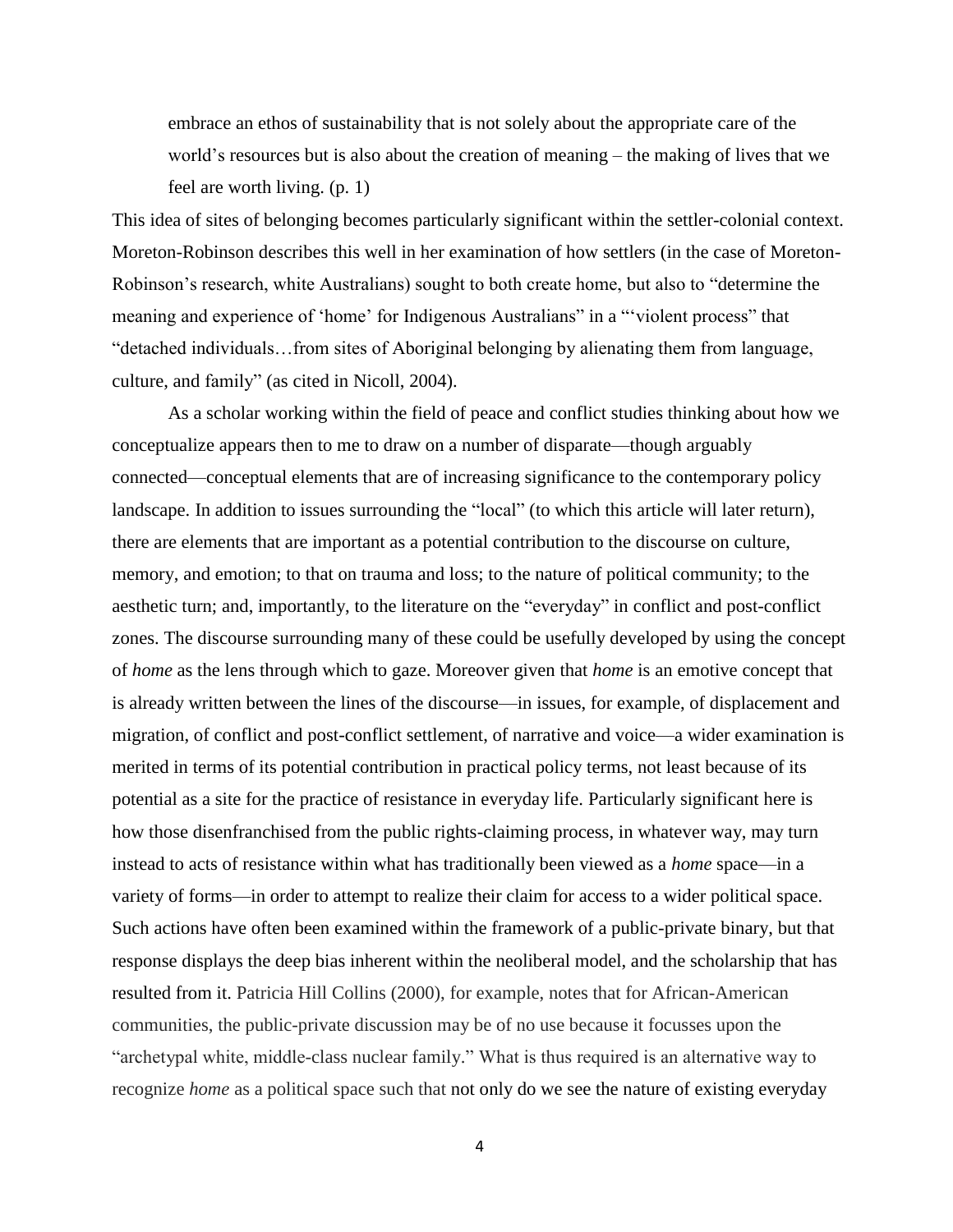resistance, but we become even more aware that the discourse of conflict and its aftermath lies not only in boardrooms and on battlefields, but also at *home* and in what Sennett (2008) has described as "the thousand little everyday moves that add up in sum to a practice" (p. 77). Thus, by recognizing the significance of *home* we also recognize, and further interrogate, the significance of individuals both to the conditions of conflict and to the practice of peace. It allows that praxis to incorporate, in other words, an additional site of knowledge.

#### **The Meaning of Home**

Mention *home* and we are immediately confronted with our own personal experience of what *home* means. *Home* is something that, whoever we are, and wherever we live, has meaning for everyone. For me, *home* is a place of routine and stability, a feeling reinforced after a period of homelessness as a child. That homelessness only lasted for a few months but the feeling of not having somewhere permanent to stay and of never knowing where you were going to sleep, and of feeling unwelcome in the places that you did sleep, continues to impact upon my personal conceptualization of *home*, leaving me both reluctant to frequently go through the process of changing homes, and also with a feeling that any *home* I am in, no matter how long I have been there, is not permanent. This experience is, of course, nothing compared to the homelessness and instability that so many people across the globe face as a result of conflict and structural violence, but it does highlight that how we perceive *home* at any point in our lives is a function of the experiences that went before. In settler states, the contemporary experience of *home* for Indigenous Peoples continues to be impacted by both historic trauma and present-day racism such that the "structural violence imposed by reserve systems, residential schooling, and the state's broader project of cultural genocide has increased [Indigenous] peoples' risk of becoming homeless as well as experiencing other health and social challenges" (Distasio, Sylvestre, & Mulligan, 2005; Menzies, 2006). Those who have experienced *home* largely as a site of oppression and abuse, have a very different view on the nature of *home* than do those who have not.

Thus, although in simplest terms it may be assumed to be only the physical space that we privately inhabit, in reality *home* is less about physical surroundings, and more about the activities that take place there, and the emotions—either positive or negative—that these activities engender (Mallett, 2004). Blunt and Dowling (2006) argue that *home* is best understood as the relationship that exists between a variety of material, socio-cultural, and political-economic dimensions. Thus,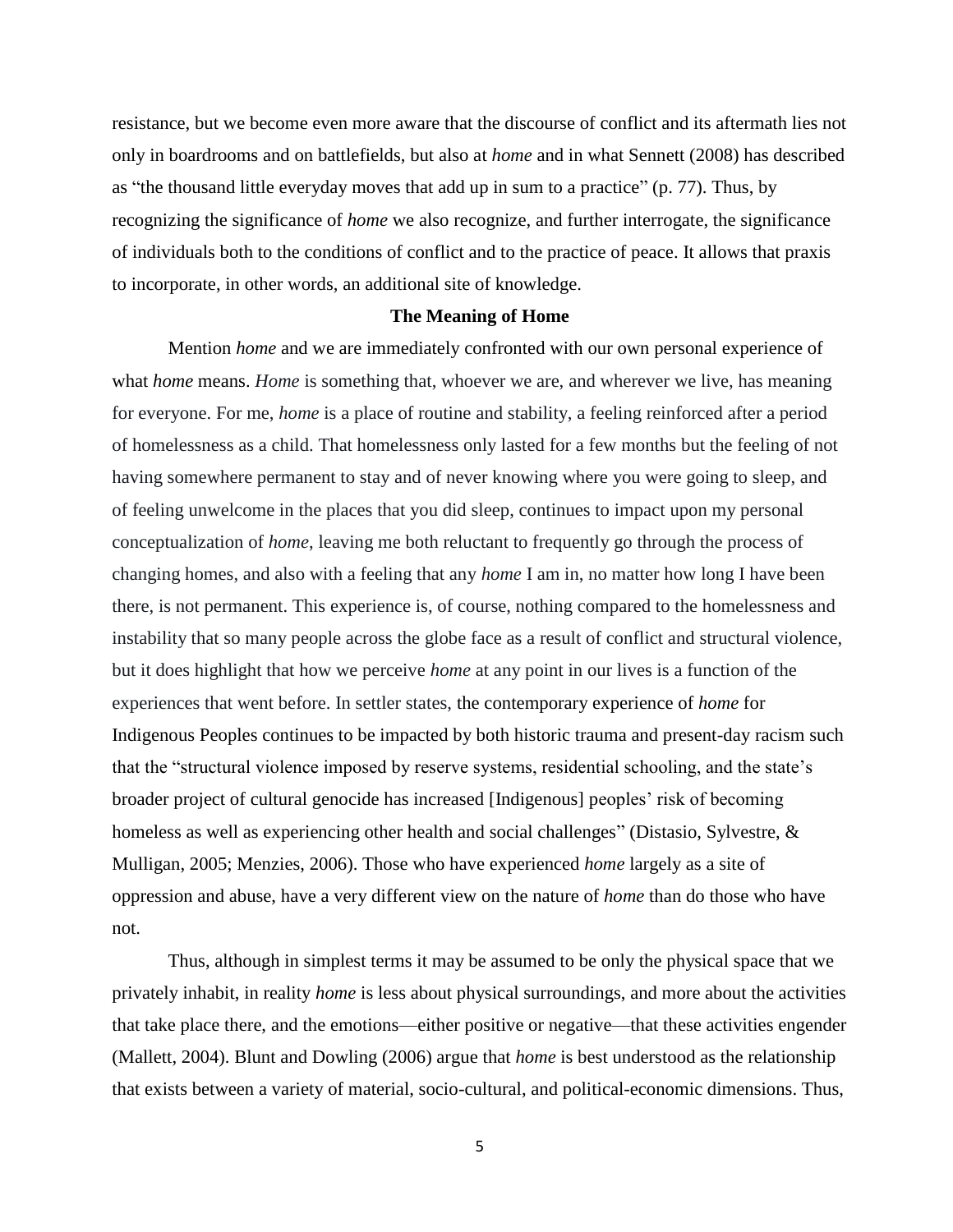in material terms *home* represents a physical, and practical, structure that is used for a variety of functions—as a place, for example, to sleep, to eat, to wash, and to dress. In socio-cultural terms, analyses of *home* recognize that it is also a place where a variety of relationships, emotions, meanings, values, cultural, and religious practices are played out; whilst in politico-economic terms a *home* may also represent the space in which a variety of decisions—for example, consumption choices, employment, political allegiance, religious practice—may be made that will impact across a range of political and economic domains. *Home* may also be a place that acutely signifies the nature of political dispute—of occupation, migration, healing, refuge and protest, as a site of surveillance, of assimilation, or of violation. Taken together, these dimensions suggest that the meaning and significance of *home* appears difficult to underestimate. Indeed, as Blunt and Varley (2004) note:

…[a]s a space of belonging and alienation, intimacy and violence, desire and fear, the home is invested with meanings, emotions, experiences and relationships that lie at the heart of human life. (p. 3)

Bourdieu, in his now famous examination of the Berber house, revealed how everyday activities within a *home* represent a microcosm of all symbolic relations (Low & Lawrence-Zunigais, 2003), as well as being a subtle, but powerful, way by which knowledge surrounding social relations and the local worldview is both acquired and shared (Low & Lawrence-Zunigais, 2003). More than this, however, the practices that take place at *home*, and the material cultures and social relations that they engender are significant within the context of the international system in that they resonate far beyond the borders of domestic life, to encapsulate and represent a set of power relations that are important not only in terms of the political-economic dimensions of *home*, but also for the home's relationship with the wider economy and the state.

There is a resonance here with the work that has been done on the role of the family in the history of English political thought. In his 1975 article *Leviathan Writ Small: Thomas Hobbes on the Family*, for example, Richard Chapman (1975) notes:

A close analysis of all that Hobbes says about the family… shows a most unusual conception, both in the history of political thought and in seventeenth century England: Hobbes saw the family as a diminutive state, as *Leviathan* writ small. He uses the family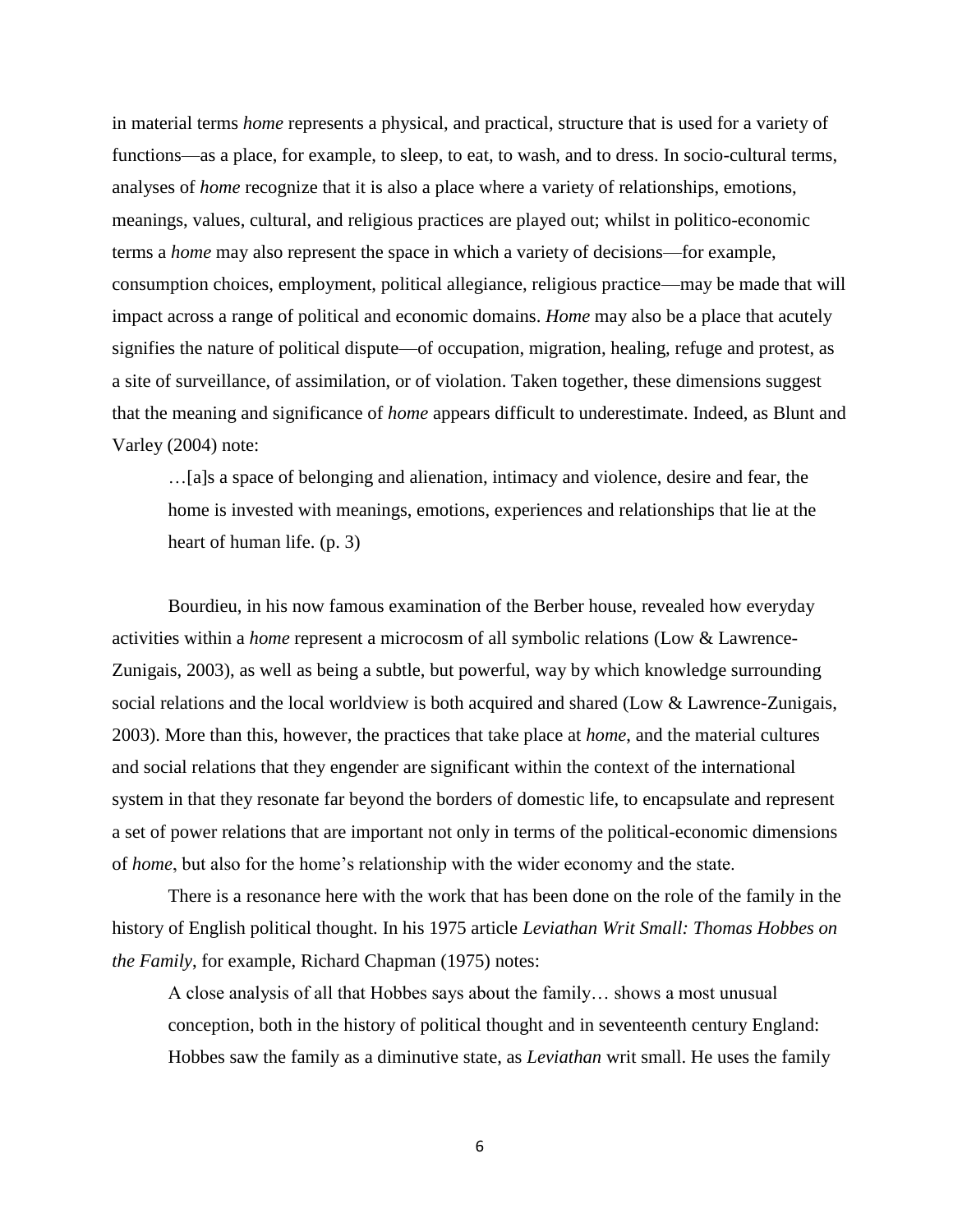constantly as an analogy for the state, as justification, as historical example, as a heuristic device to explain political structures and functions, and as exhortation… (p. 77)

Thus, if it is recognized that *home* is not simply a physical place and a product of collected material objects but, equally, also of the actions through which meanings are ascribed to this *home*, and if we recognize too that, in turn, such actions are conditioned by wider social, cultural, economic, and political practice, then examining the very diverse meanings of *home* means also understanding the practices by which that *home* is made, and recognizing and exploring the significance of these practices to wider political life. In this way, "home is not a private, static, taken-for-granted entity, but something that represents the dynamic interchange between the individual and the world, inside and outside, private and public, individual and community (Hooks, 2008). Indeed, *home* may thus, even indirectly, be a site that characterizes more than any other the dilemmas that face the liberal project and its critical examination. Much has been made of the need to include issues of gender, age, class, and ethnicity in the examination of conflict and post-conflict settlement, and of the need to hear alternative voices in order to construct a more realistic narrative (Tickner, 2003). Part of the reason why these voices are not currently heard is because the sites in which we listen are so limited—and *home* is not one of them. Thus, because the discourse remains largely confined to "public" fora, the potential for political agency in alternative, less public sites, remains undeveloped, and those who are marginalized as a result are further dehumanized. For example, in the case of women's voices, as Iris Marion Young (2005) noted, *home* is a gendered construct that has contributed to the way in which both men and women are perceived. This culture may equate women with *home*, and with an expectation that women serve men (and children) within that space, thus: "If house and home mean the confinement of women for the sake of nourishing male projects, then feminists have good reason to reject home as a value" (p. 115). Young also, however, recognized the difficulties inherent in such a rejection in that "it is difficult even for feminists to exorcise a positive valence to the idea of home. We often look forward to going home and invite others to make themselves at home. House and Home are deeply ambivalent values" (p. 115). Thus, if we recognize the significance of *home* to human existence and to social roles and their construction, we must also recognize that, within the context of ongoing examinations of the international system, the time is long overdue for an examination of *home* and its meanings, particularly when so many elements of everyday human existence and practice are now so central to the critical study of peace and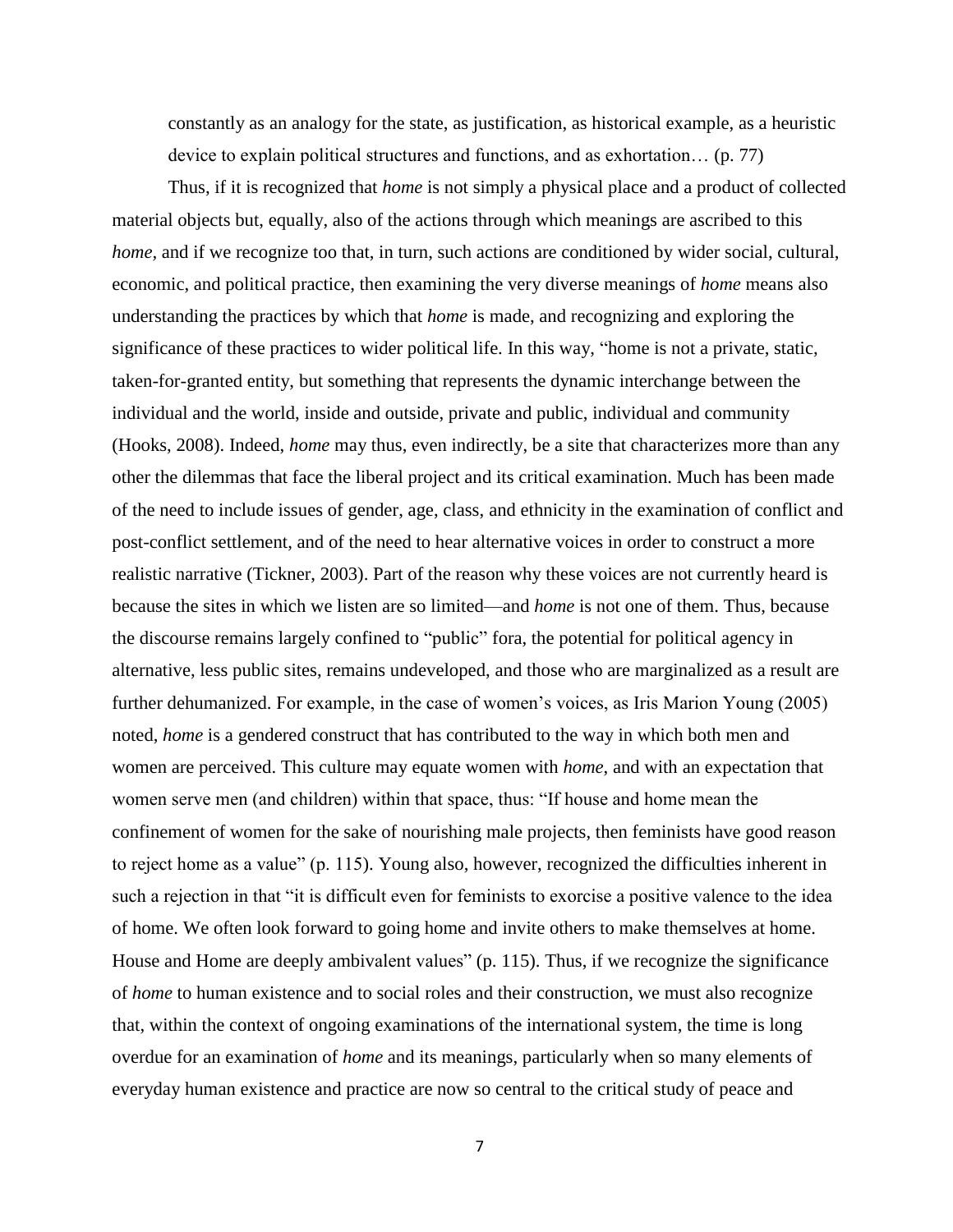conflict. For example, in examining the role of trauma and emotion, we need to recognize that the concept of *home* may play a significant role. We may, for example, grieve in that *home* for the loved ones who shared it, and we may grieve for its loss when it is destroyed. *Home* may also represent something else entirely—a site where mental and physical suffering has taken place, the memories of which need to be overcome before healing can take place. Either way, the need for *home* remains paramount. As Vanessa Pupavac (2002) notes, in her work on psycho-social recovery in post-conflict Kosovo:

…despite the systematic promotion of psycho-social programmes, local take-up of trauma counselling is far less than one would expect from agency projections of trauma. When interviewed, locals consistently prioritise material assistance over psycho-social support. Sevdije Ahmiti, who is running a women's centre in Pristina, argues that "people here don't need the psycho-social counselling offered by lots of aid groups. What they need is jobs and homes to live in." Her view is echoed in the findings of the IRC needs assessment report. The team found that when you ask people what psycho-social problems they have, they invariably say, "give me a roof over my head for the winter, then I will talk to you about psycho-social problems." (p. 499)

For individuals living in post-conflict environments, *home*, then, becomes central to the creation of a sustainable post-conflict settlement and to the notion of political community. *Home* also then becomes important to the wider examination of human rights (and the liberal concept of "human security") more globally and to its place within the critical caucus. Relevant here too, as Davies and Niemann (2002) identified, is Lefebvre's analysis of the significance of everyday life that recognizes that "the potential for emancipatory action is created through the recognition of the contradictions between the hegemonic claims about life in capitalist societies and the actual experience of everyday life" (p. 559). Davies and Niemann's work acknowledged that International Relations':

…hegemonic claims about the nature of global politics can be overcome through the recognition of the contradictions between the reality of global politics in everyday life and the theoretical claims which reserve this area of social relations to elites in government and business. (p. 559)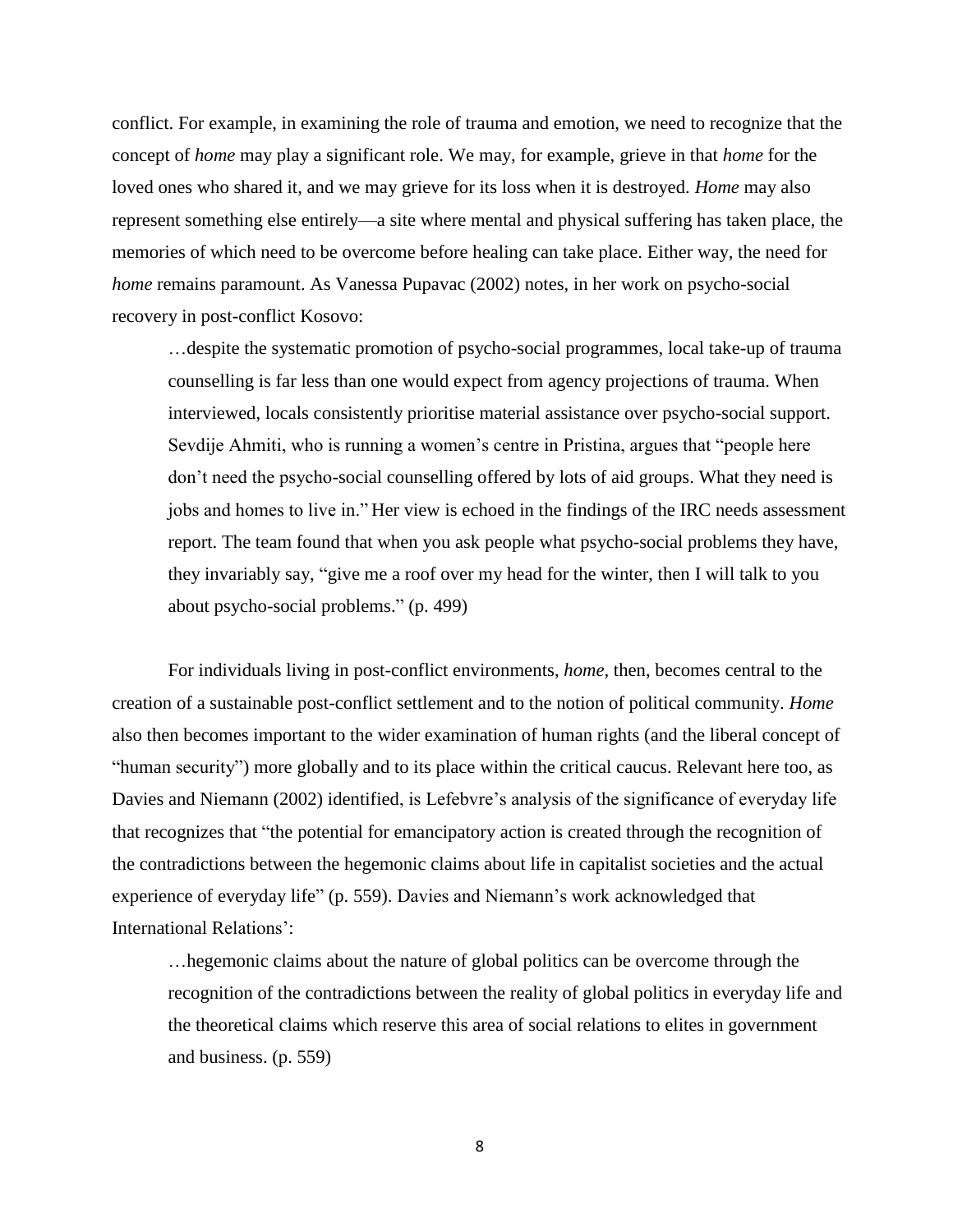Politics, in other words, is about more than policy. It is also about the impact that the decisions made within policy arenas have upon the ordinary everyday lives of women, men, and children and their lives at *home*, as well as upon the potential for resistance that policy decisions might have. It is also about what knowledge is lost when decisions are made without reference to those sites upon which such decisions will impact. It is to an examination of these issues that this article now turns.

#### *Home***: "Everyday Life," IR, and Resistance**

In their examination of the wider discourse of international relations, Davies and Niemann (2002) have recognized that in order to fully take a concept such as "everyday life" into account, a change in attitude is required. They stated, "For such concepts to be relevant to the study of international relations, international relations must be seen as social relations. However, …the elitist bias of IR theory mystifies international relations by hiding their social character" (p. 576).

Within peace and conflict studies, the potential in examining everyday life within discussions of the local has begun to be highlighted (Richmond, 2008). Such discussions are important and are often centered around local actors, agencies, and customs and their capacity to interact and impact upon the post-conflict context. *Home* as a site in which such interactions take place remains rarely mentioned, however. Yet, arguably *home* should be seen as the ultimate site in which everyday life takes place. In *Making Sense of Everyday Life*, for example, Susie Scott (2009) highlights Auge's definition of *home* as the ability to make oneself understood, and to understand others, within a social network. In this sense, *home* becomes much more than just a place. As Wardhaugh (1999) argued, "home is … rather a state of mind, marking the boundaries between inside and outside, private and public" (p. 95). Such a formulation owes much to the social construction of "home" with the latter representing a site of crucial interface between the community and the individual. As Sven Eberlein notes (2012):

The yearning to live in community is not a new one. Human beings evolved sharing common space, resources, and neighbourly support, not only for physical survival, but for a sense of togetherness. But modern society values autonomy, often at the cost of the social connection offered by traditional communities. (para. 5)

Recent research on the nature of empathy has also highlighted how the experience of a society in which living is collective, as opposed to the highly individualized neoliberal model, may result in a greater empathy for mass suffering.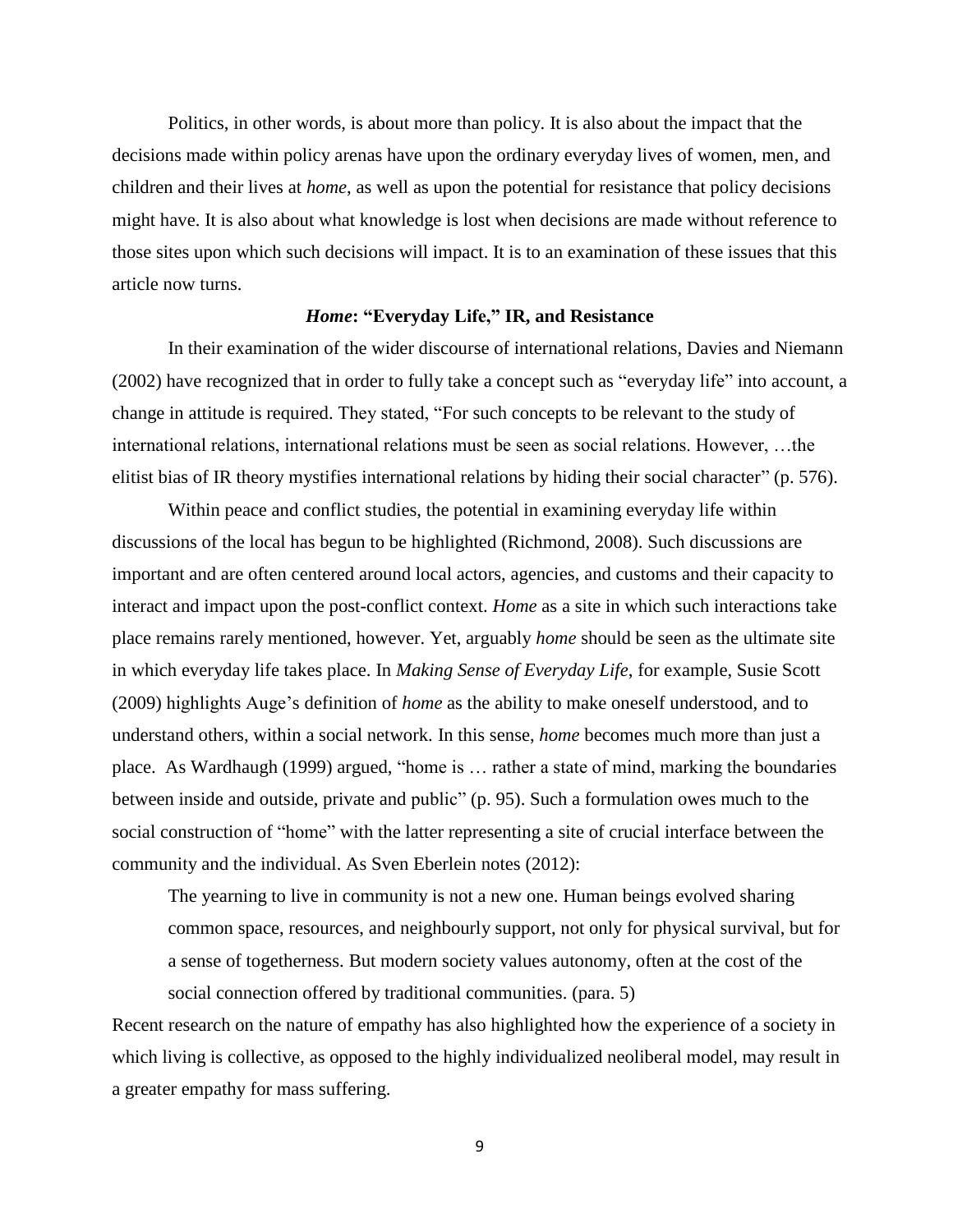*Home*, then, is invested with a variety of cultural meanings. Within households, the "key" dimensions" of gender and age result in different perceptions of the meaning of *home*, whilst across cultural and social settings, geography, class, ethnicity, and housing tenure help to explain some of the differences in the construction of the meaning of *home* that exist between households (Mallett, 2004). In their seminal article in *Housing Studies*, Saunders and Williams (1988) remind us that *home* is a complex concept:

A place invested with special social meaning and significance where particular kinds of social relations and activities are composed, accomplished, and contextualized. Peace and tranquility may pertain for some, sometimes, but conflict, violence, and tension are also characteristics of the home. (p. 82)

Of course, *home* can mean something else entirely when considering the occupants of "institutions" such as boarding schools and prisons. Susie Scott (2009) considers what *home* means under these circumstances. Those living in institutions will often be there by coercion rather than by choice, thus making their experience of everyday life much more likely to be one of regimented routines, schedules, and predictability, rather than individual choice. Foucault (1979) talked about such institutions as one of the sites in which "disciplinary power" was exercised over minds and bodies: a faceless set of rules and obligations that could determine how people behaved when, where, and why. In the face of such power, wherever *home* may be, resistances will take place. One clear example of this lies in the documented resistance practices that took place in the Residential School system in Canada where First Nations, Inuit and Metis, children had been removed from their family homes to instead be "educated" and thus assimilated into Canadian culture. As Celia Haig-Brown's (1988) examination of the residential school system in British Columbia highlighted, "[t]he most outstanding feature which is revealed by this study is the extent and complexity of the resistance movement which the students and their families developed against the invasive presence of the residential school" (p. 25).

This does, however, raise certain key questions, most notably whether those actions that can be characterized as everyday small resistances function collectively and intentionally to affect real change. That they function collectively can be anecdotal, however the question of intent is a much more complex one, and indeed, what is significant is whether or not change can occur in the small incremental acts of agents who do not necessarily realize the aggregated consequences of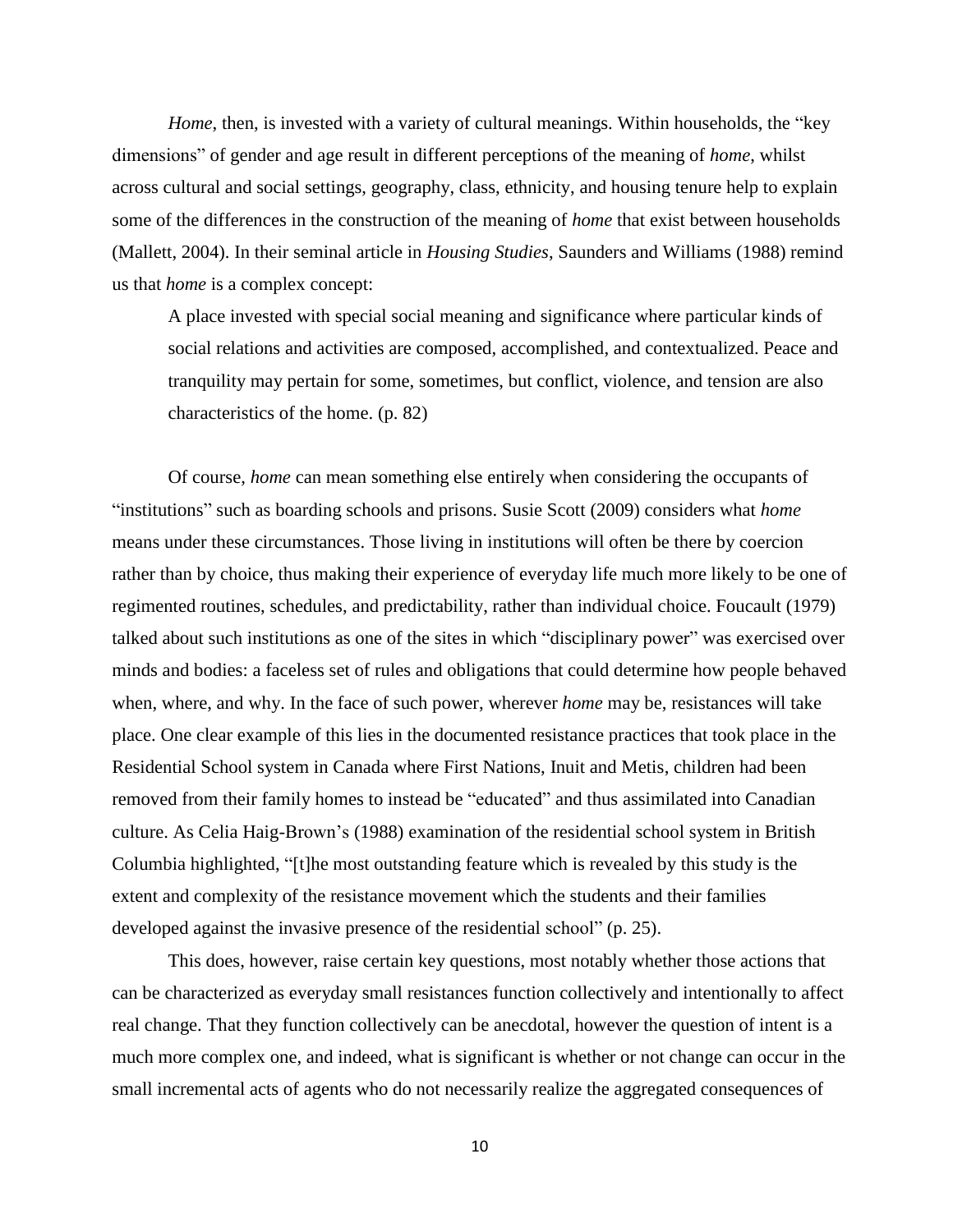their individual actions. This idea of an awareness of impact is a telling one and is similar in tone to Daniel Lerner's (1958) construction of a theory of political empathy, with empathy being defined as the ability of citizens both to relate to, and to understand, events and issues outside their immediate life space. Indeed, some scholars have argued that liberalism itself could actually become compatible with a real notion of political community if it was "appropriately modified by a communitarian principle of political empathy" (Ward, 1994). Ward continues with the proposition:

Add empathy to liberalism and stir, to yield a form of liberal community that would simultaneously respect equality and individual diversity and avoid liberalism's "flaws" selfishness, atomistic separatism, and emotionless abstraction. By engaging all citizens in efforts to understand and relate to others of different backgrounds, interests and convictions, empathy would serve as the theoretical glue to bind together the halves of the liberal communitarian vision. (p. 931)

Although this is a highly optimistic view of the liberal model, it arguably harkens back to a conception of collective living arrangements that would seem to suggest a greater imagination to take into account the interests of others. Barber (1996) wrote compellingly of this when he argued that it is:

…through imagination that the welfare of the extended communities to which we belong is recognized as the flourishing of our own interests. What is the bigot other than the man without imagination? The woman unable to see beyond her own colour or religion into the kindred soul of a being different but the same? The public voice grows out of imagination and nourished imagination. It permits a private self to empathise with the interests of others, not as an act of altruism but as a consequence of self-interest imaginatively reconstructed as common interest. (p. 279)

Thus, everyday actions in the *home* undertaken by "ordinary" people might go unnoticed within the world of formal politics, but such actions can help to redress those injustices that a contemporary social movement may have highlighted (Mansbridge & Flaster, 2007). Moreover, the smallest act of everyday resistance may represent a challenge to what are perceived to be the accepted boundaries of political behavior and may lead us, in turn, to examine what is actually possible in terms of those elements of human behavior that would normally pass unnoticed in policy terms (Antoniades, 2008). Our everyday actions also have important consequences for the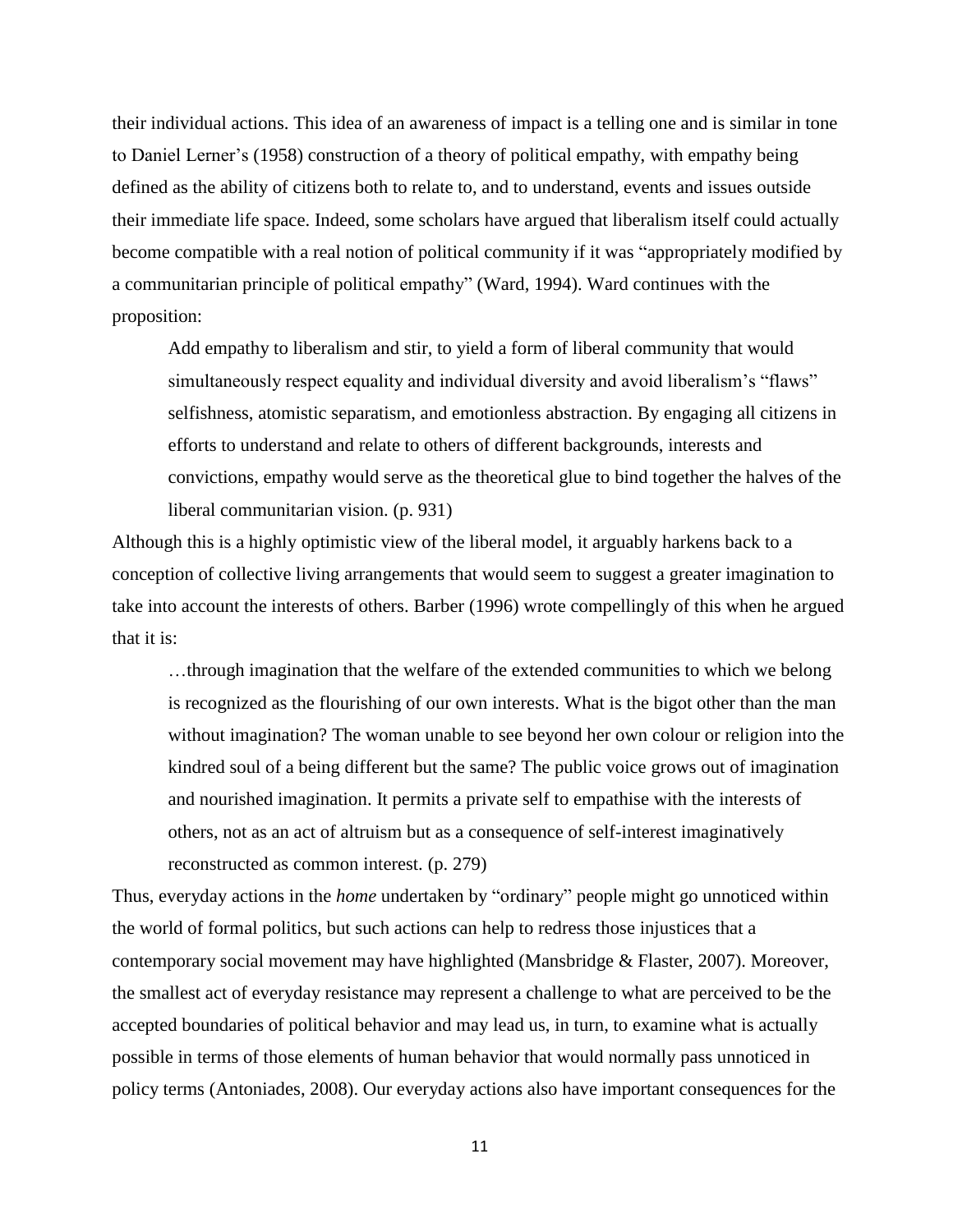constitution and transformation of the local, national, regional, and global contexts. How, what and with whom we spend, save, invest, buy, and produce in our ordinary lives shapes markets and in turn how states choose to intervene in them (Hobson & Seabrooke, 2007)—yet these practices of resistance may go largely unnoticed, and therefore lie largely out-with mainstream examination. Particularly, such practices may involve utilizing the experiences, skills, and labor that are taken for granted in the everyday lives of individuals in a society, for actions that are minor in an ostensibly peaceful environment but that take on much greater significance in a place of conflict. Allan Wade (1997) considered "everyday resistance" in terms of his observations of personal conflict as a family therapist, but his treatise rings true in political terms too, when he said, "Whenever persons are badly treated, they resist. That is, alongside each history of violence and oppression, there runs a parallel history of prudent, creative, and determined resistance" (p. 23). Wade also offered some interesting insights into why what he terms "small acts of living" have been ignored even within the field of psycho-therapy:

…[i]t can at first be difficult to identify resistance to sexualized abuse, wife-assault, racism, and so on, because what counts as resistance, at least in North American popular culture, is typically based on the model of male-to-male combat which presumes roughly equal strength between combatants….Unless a person fights back physically, it is assumed that they did not resist. (p. 25)

Bearing this in mind, how easy it is, then, for small acts of everyday resistance within the international system to be ignored because of the lack of a recognized political voice in those perpetrating the act of resistance, or because the site of resistance is not recognized as a "valid" political space.

This issue of the "recognition" of a voice as political is an important one. Within Western feminist literatures, there is a significant amount of debate regarding social class and resistance practices. As Reissman (2000) notes, "…[t]o simplify, some claim that women at the bottom of the social hierarchy are silent because they often do not see domination, whereas others argue that working-class women not only see it but speak about it and organize" (p. 123).

Emily Martin (2001) presents these polar positions and argues for additional possibilities: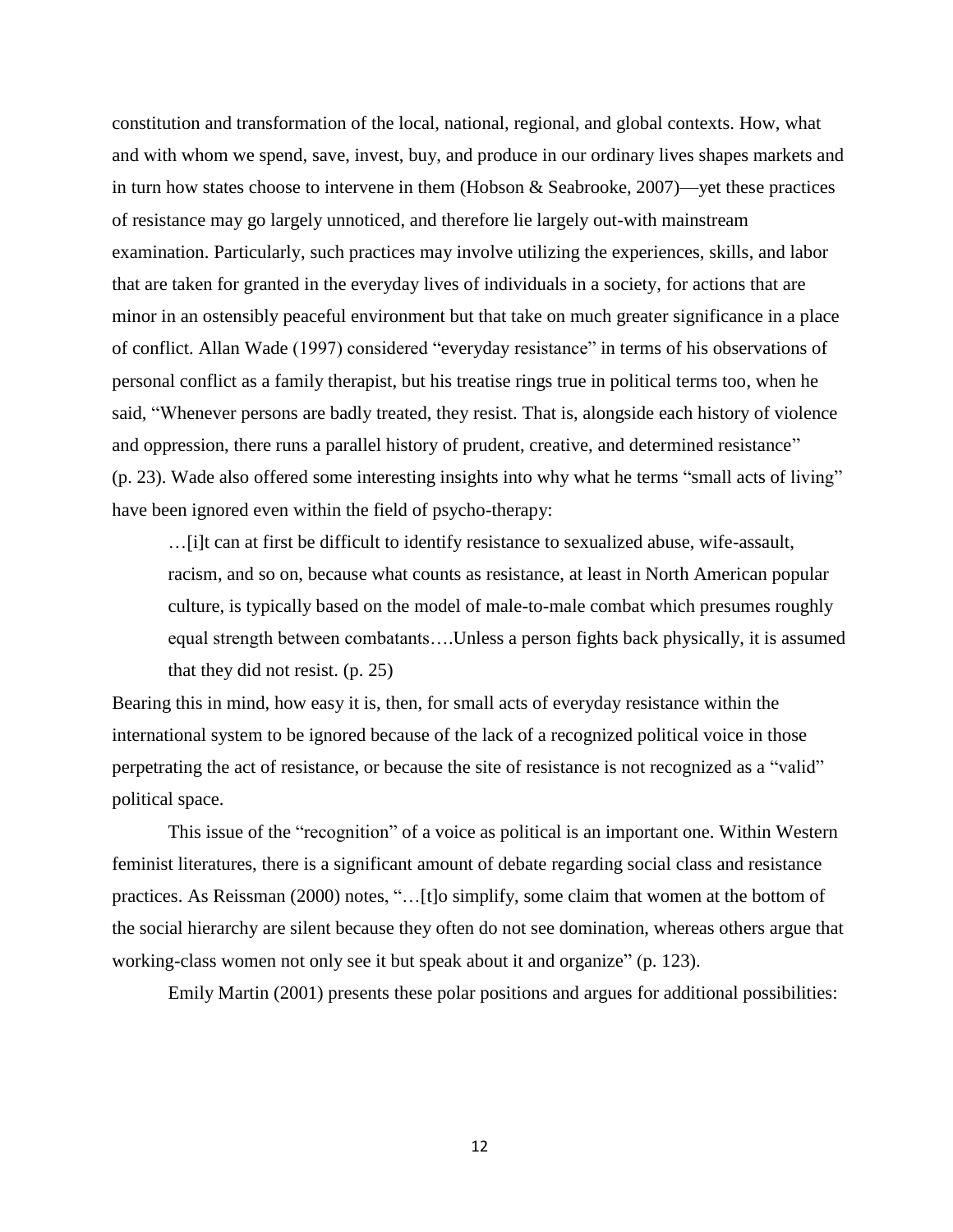Women may know their oppression but choose not to speak out about it, judging the risk to be too great. They may do nothing or, operating stealthily in the interstices of power, they may resist through devious ways of speaking or acting. (p. 182)

The same is true for other marginalized actors. As blogger Jessica Morrison (2011) recounts in her account of a trip to Palestine:

We met Abed... [who] has a house and shop opposite the Ibrahim Mosque. He was offered \$100 million dollars to sell his shop to Zionists, so they could expand the Jewish part of the city. He refused. So every day he goes to his shop, in an area that Palestinians are not allowed, and where few tourists come because of the security situation. He has shunned the opportunity to become a rich man because of his commitment to his right to live in his home. (para. 3)

Attempting to live the life he would have led had the conflict not taken place is, for Abed, both a recognition of the significance of *home*, and an act of resistance against those who seek to take that from him. Continuing everyday life in the face of trauma becomes something much more than private practice, but rather a public statement of defiance in the face of an occupier. Michel de Certeau (1984), in writing of everyday life, addressed the "subtle ways" in which resistance by ordinary people takes place. Rather than seeing oppression, he saw possibilities in the everyday and in the performative strength of mundane activities. Actions in the private sphere become opportunities for agency as opposed to oppression (Pink, 2004). In the study of politics, this everyday is of increasing significance. In the writings of de Certeau the everyday can be a site of resistance, revolution, and transformation despite the strictures imposed by those in power (Franklin, 2004). The discourse of politics is thus situated in everyday life because its many "ways of operating" constitute what de Certeau called the "innumerable practices by means of which users reappropriate the space organized by the techniques of sociocultural [and political economic] production…" (p. xxiv). In the light of the hegemony of capitalism, de Certeau recognized the narrow margins of maneuver for those who are not privy to the advantages that accrue through power and privilege. The result is non-elite "tactics of consumption and ingenious ways in which the weak make use of the strong and thus lend a political dimension to everyday practices" (p. xvii). Reifying the everyday in this way means that such small acts take on a much greater political significance. Chris Cullens (1999) has recognized this within the context of nonconflict environments, something he describes in terms of the recent emergence of a "New Age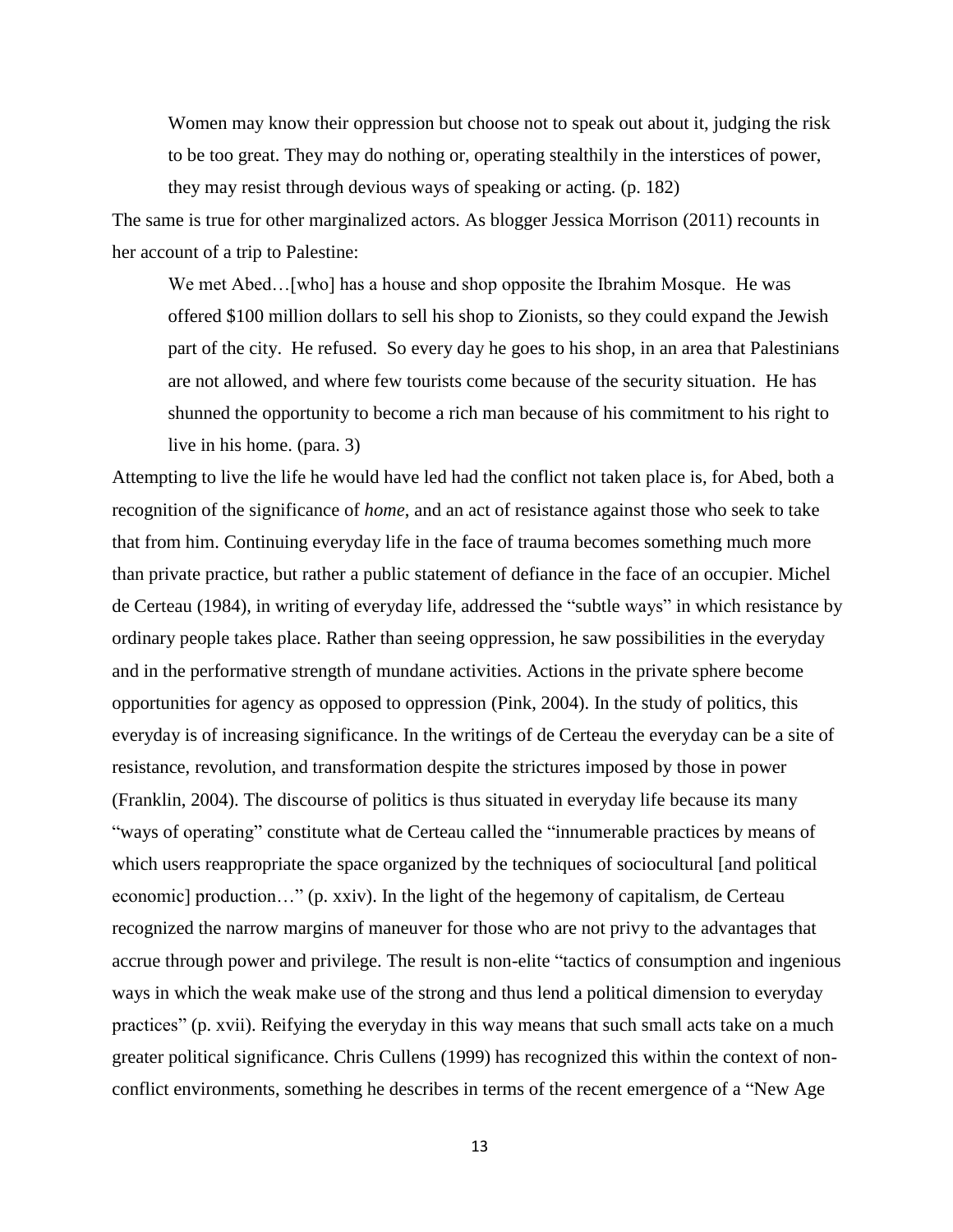cult of daily life mindfulness, which . . . encourages making home, garden, table, and body alike a temple consecrated to the simple pleasures of moment-by-moment experience." For Cullens, the appropriation of the term "Zen" has become a byword to characterize the "conscientious tendingto of the 'rituals' of daily life." In part this is because, as recognized in research like that of Lydon (1997) and Murphy (2002), it is consonant with social trends towards "cocooning," downscaling, or slow living. The media often links these with a post-9/11 context (Oestreicher, 2002) and a return to the past and what has been the historical everyday lived experience of many older generations. But in political terms, this slow living is something more in that it is based on practices characterized by "proximity, honesty, simplicity, and perhaps most importantly, conviviality, which imaginatively resolves the contradictions and dislocations of postmodern culture," as stated by Parkins (2004).

In a highly insightful analysis of the politics of the everyday, Brigitte Bargetz (2009) recognized that some feminists, whilst acknowledging that the private sphere may be a site of patriarchy, oppression, and even violence, also support "a more ambivalent vision of the private by emphasizing its empowering potentials." In this regard, Bargetz cited the work of [B]ell [H]ooks, who recognized that home can be a site of resistance and of "self-conscious constructed identity"…

…[h]istorically, African American people believed that the construction of a home place, however fragile and tenuous (the slave hut, the wooden shack), had a radical political dimension. Despite the brutality of racial apartheid, of domination, one's homeplace was the one site where one could freely confront the issue of humanization, where one could resist. (para. 10)

Glenda Gilmore (2006) wrote in a similar vein when she argued that "[f]or most black women politics began at home, blending the public and the private" creating a movement of politics that employed notions of the *home* and family and "realized the practical importance of the group over the individual" in issues such as voting rights, education, and political leadership. Yet, as Mallett (2004) argued, academic discourse most commonly focuses on "broadly white Western conceptions of home [that] privilege a physical structure or dwelling" (p. 65). The result is a conception of home that privileges "certain societal interests at the neglect of those whose own conceptualizations of home might not subscribe to the same material ideals" (Veness, 1993). The result is that *home* is largely discounted as a site of policy and praxis, not simply because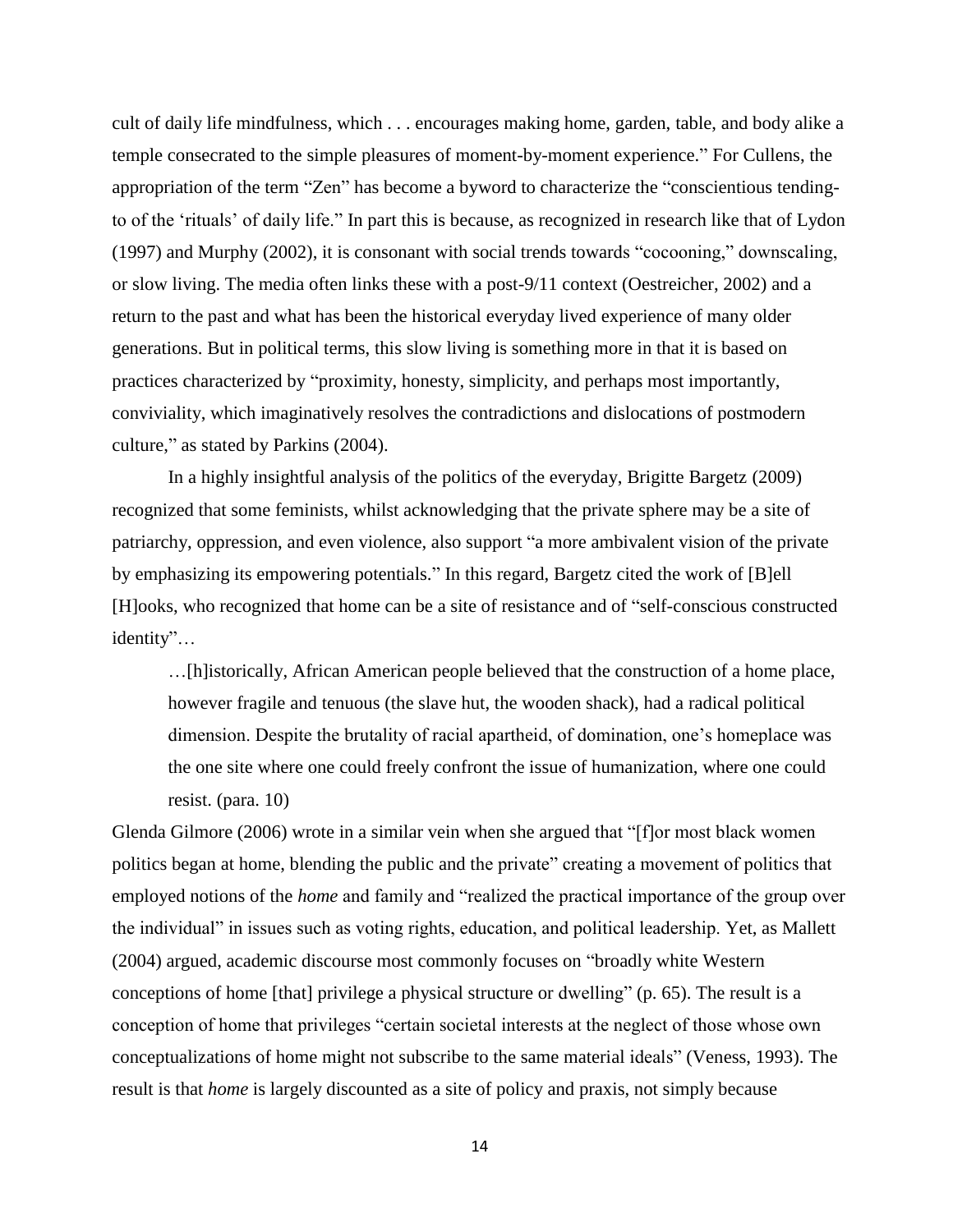neoliberalism focuses largely on the public domain, but because even if *home* began to be more deeply conceptualized within neoliberal frameworks, it is only certain types of domestic space that would be considered. The result is the loss of opportunities to consider the making of resistance practice in sites other than what we have come to consider as standard, and in turn how such resistance practice may alter the boundaries of knowledge with the discourse of peace and conflict studies.

#### **The Practice of** *Home* **and its Relevance to Peace and Conflict Studies**

There are a number of ways that the relevance of *home* as a site of meaning can be examined in terms of practice. First, if peace and conflict studies—and the notion of a "sustainable peace" —is predicated on the practices of the "local" and of the everyday, then the discourse must actually examine in detail what the "site" of the local and of everyday praxis actually is. The neoliberal preoccupation with seeing *home* as being in the private sphere, and any attempt to politicize that space as thus only being an extension of the feminist idea of the personal being political, means that the site of *home* as a space of belonging, or agency, or resistance, or education for both individuals and the communities of which they are a part, is ignored. The result of this is that the peace and conflict studies discourse remains preoccupied with the "local" (in the form of local elites for the most part male), negating the reality of everyday actions that take place in a more clearly domestic setting. This preoccupation, in itself, reflects a bias within the prevailing neoliberal western discourse—one that sees the complexity of communities both under-recognized and under-theorized.

In class I often use the example of a "Parent Teacher Association" to reflect how much information about a community we lose if we only use the knowledge of those who have self-selected as representatives. If, for example, a researcher came to my own part of the North-east of Scotland in order to examine education in that community, it is likely that a researcher would talk to teachers, possibly to students, and might feel that the parental community voice was captured in the knowledge that the Parent Teacher Association could provide. On the face of it an approach like this would be laudable, but how many narratives would be lost by focusing on a self-selecting group. What this means therefore in practice for the peace and conflict studies discourse is that a change in focus in the fieldwork approach is required—to one that is inclusive and collaborative, foregrounding the voices of those who have been marginalized by existing discourses(Collins & Watson, 2018). This is necessary because even when policymakers do pay lip-service to the importance of understanding the "local" and the "everyday," the nature of both remains defined by a very rationalist, Western perspective not only with whom we may most appropriately communicate, but of how this communication takes place. Thus, our conceptions of what peace means, or of what resistance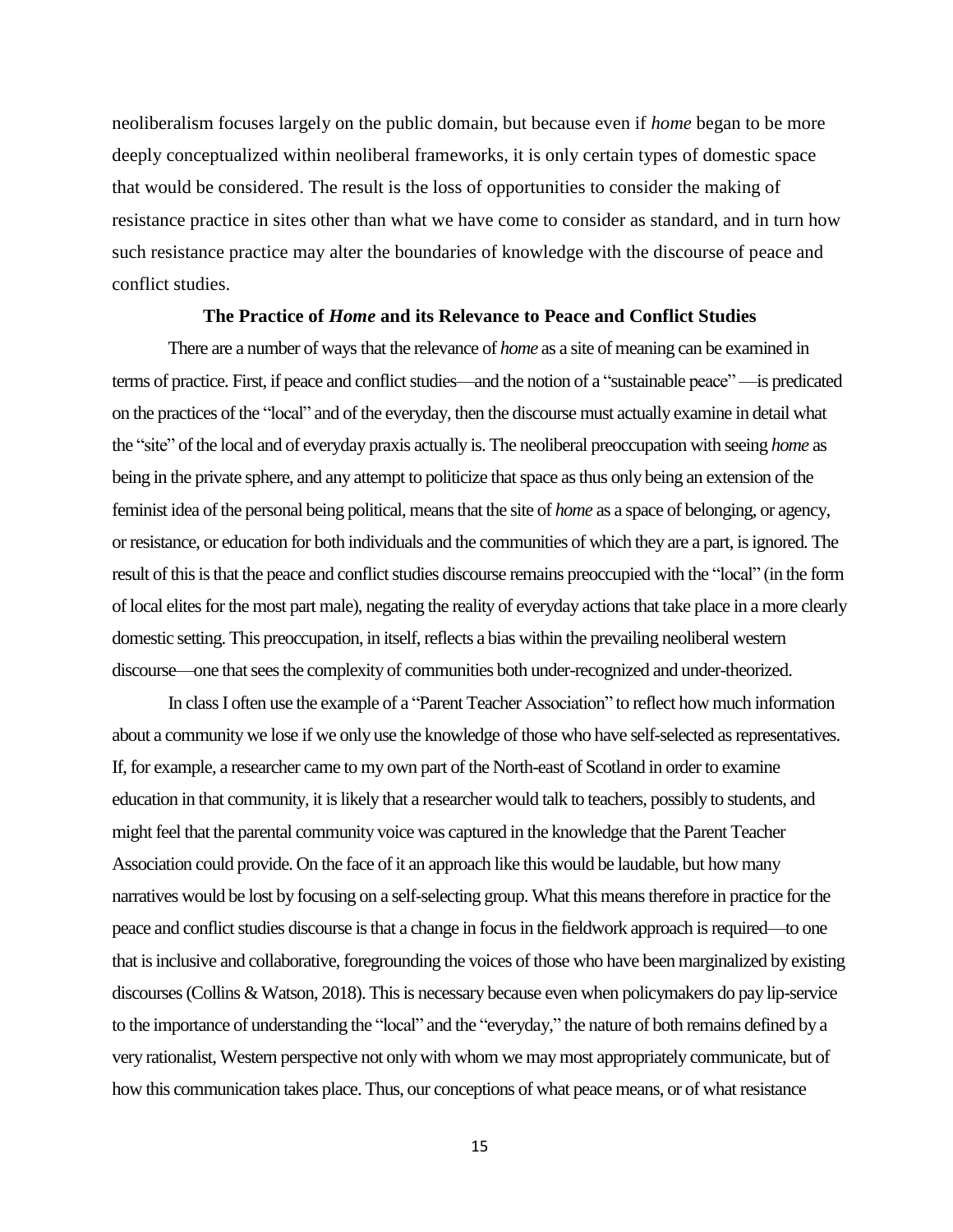entails, and who does that, and where it happens, is very much informed by a narrow view of political action and activities. If, however, we believe that widening the parameters of legitimate political space is the only way to achieve sustainable political settlement, then practices that would normally be part and parcel of creating home should be highlighted for their ability to offer a connection to other forms of political behavior and agential change.

#### **Conclusion**

Examining the meaning and validity of *home* as a site of resistance opens a number of potentially valuable ways to consider a number of key issues in the international system. Thus, issues of advocacy, resistance, of the significance of everyday life to international relations, of the importance of land, and of community relations can all be considered through the theoretical lens that an examination of home provides. The question remains, however, how to advocate for the significance of such an examination whilst at the same time operating in a system in which contemporary conceptualizations of power and agency still focus too much upon standard state-based notions of transformation and change. The significance of *home* remains peripheral to their thoughts, and yet so many of the major issues within the contemporary global context are related in some way or another to the significance to people's lives of the *homes*that they create. Disputes over land, and the phenomenon of land grabbing, whereby marginalized peoples are often removed from their traditional lands are, at their heart, about a consideration of place and of communities' attachment to that. The refugee crisis, and the rise of the far right that has accompanied it are, in the former case fundamentally about the loss of *home*, and in the latter case fundamentally about the unwarranted fear that incoming refugees threaten the context of place and belonging in in terms of where the existing inhabitants live. Arguments about the environmental impact of big business are also frequently about the ways in which communities' living arrangements may be fundamentally altered, and their attachment to place and to the lands that they steward, damaged. Home—and the experiences we have there—are fundamental to every human being, and to the communities we inhabit. As such, it should be fundamental to the study of conflict and its aftermath too. That it is *not*says less about its actual significance, and very much more about the limited nature of the peace and conflict studies discourse itself.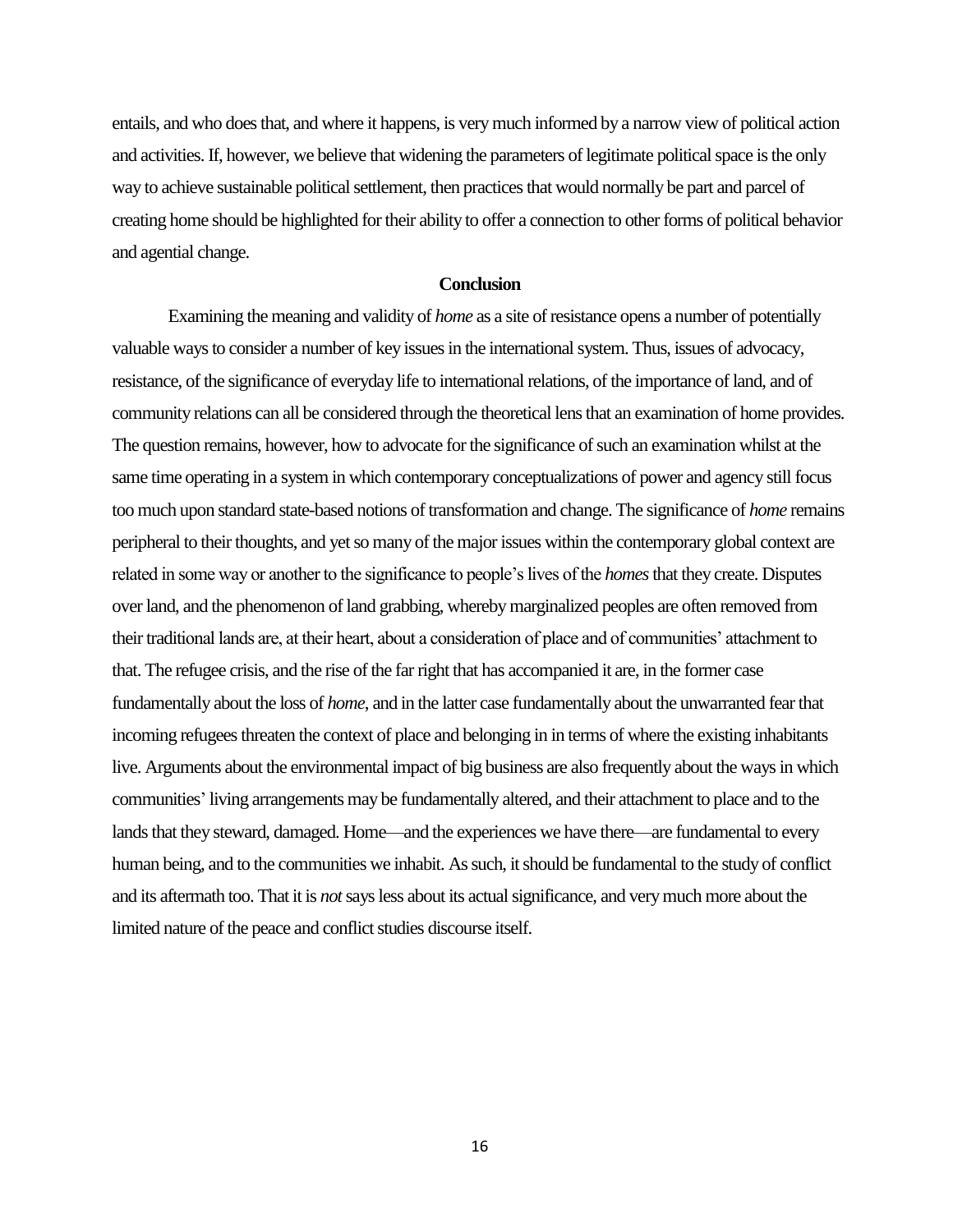#### **References**

- Antoniades, A. (2008). [Cave! Hic everyday life: Repetition, hegemony and the social.](http://www3.interscience.wiley.com/journal/120125201/abstract?CRETRY=1&SRETRY=0) *The British Journal of Politics and International Relations, 10*, 412-428.
- Bargetz, B. (2009). The politics of the everyday: A feminist revision of the public/private frame. In I. Papkova (Ed.), *Reconciling the irreconcilable. IWM Junior Visiting Fellows Conferences, 24*. Retrieved from http://www.iwm.at/publications/5-junior-visitingfellows-conferences/vol-xxiv/the-politics-of-the-everyday/
- Blunt, A., & Dowling, R. (2006). *Home*. London, UK: Routledge.
- Blunt, A., & Varley, A. (2004). Geographies of home. *Cultural Geographies, 11,* 3.
- Boulding, J. R. (Ed.). (2017). *[Elise Boulding: A pioneer in peace research, peacemaking,](https://link.springer.com/content/pdf/10.1007/978-3-319-31364-1.pdf)  [feminism, future studies and the family.](https://link.springer.com/content/pdf/10.1007/978-3-319-31364-1.pdf)* New York, NY: Springer.
- Brown, N. (2006). *Private politics and public voices: Black women's activism from World War I to the New Deal.* Bloomington, IN: Indiana University Press.
- Chapman, R. (1975). Leviathan writ small: Thomas Hobbes on the family. *American Political Science Review, 69*(1), 77.
- Collins, P. (2000). *Black feminist thought: Knowledge, consciousness and the politics of empowerment*. London, UK: Routledge.
- Collins, B., & Watson, A. (2018). The impetus for peace studies to make a collaborative turn: Towards community collaborative research. In G. Miller (Ed*.), Ethnographic peace research, approaches and tensions* (pp. 89-114)*.* London, UK: Palgrave Macmillan.
- Cullens, C. (1999). *Gimme shelter: At home with the millennium.* Retrieved from https://www.researchgate.net/publication/31291553 Gimme Shelter At Home with the \_Millennium
- Davies, M., & Niemann, M. (2002). The everyday spaces of global politics: Work, leisure, family. *New Political Science, 24*(4), 559.
- de Certeau, M. (1984). *The practice of everyday life.* (S. Rendall, Trans.) Berkeley, CA: University of California Press.
- Eberlein, S. (2012). *Life is easier with friends next door.* Retrieved from http://www.yesmagazine.org/issues/making-it-home/life-is-easier-with-friends-next-door
- Ferry, L., & Renaut, A. (1990). *French philosophy of the 1960s: An essay on anti-humanism.* Amherst, MA: University of Massachusetts Press.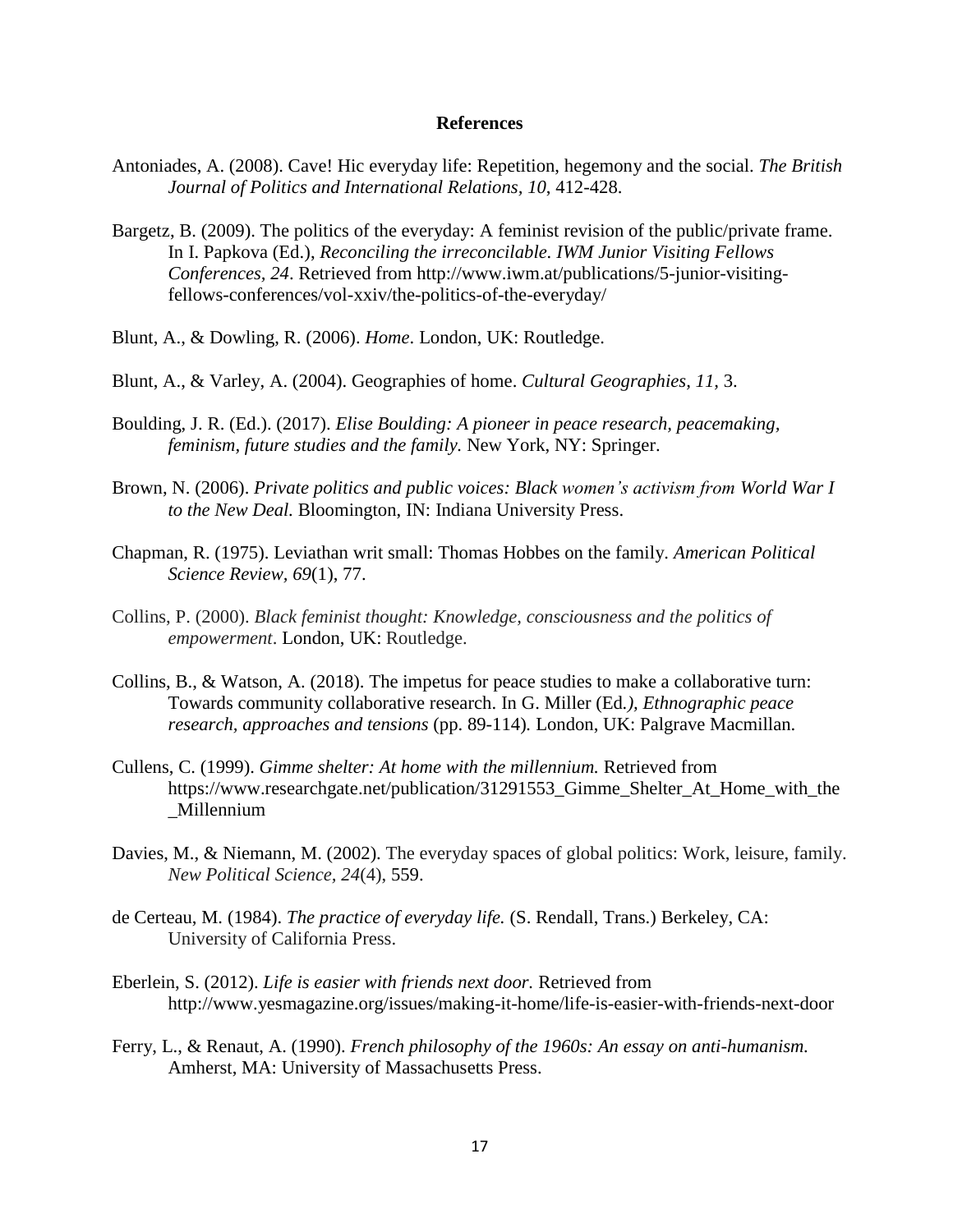Foucault, M. (1979). *The history of sexuality: An introduction* (Vol. 1). London, UK: Allen Lane.

- Franklin, M. (2004). *Postcolonial politics, the internet and everyday life: Pacific traversals online.* London, UK: Routledge.
- Hadjiyanni, T., & Helle, K. (2010). (Im)materiality and practice [Craft making as a medium for](http://dha.design.umn.edu/faculty/documents/Hadjiyanni-Ojibwe-HomeCultures.pdf)  [reconstructing Ojibwe identity in domestic spaces.](http://dha.design.umn.edu/faculty/documents/Hadjiyanni-Ojibwe-HomeCultures.pdf) *Home Cultures, 7*(1), 62.
- Haig-Brown, C. (1988). *Resistance and renewal: Surviving the Indian residential school*. Vancouver, BC, Canada: Arsenal Pulp Press.
- Hobson, J. M., & Seabrooke, L. (Eds.). (2007). *Everyday politics of the world economy.* Cambridge, England: Cambridge University Press.
- [H]ooks, [B]. (2008). *Belonging: A culture of place.* London, UK: Routledge.
- Kaldor, M. (1999). *New and old wars: Organised violence in a global era.* Cambridge, England: Polity Press.
- Kerr, P., & Foster, E. (2009). *Teaching gender and sexuality issues in politics and international relations departments.* Birmingham, UK: Department of Political Science and International Studies, University of Birmingham.
- Kirby, A. (2008). The production of private space and its implications for urban social relations. *Political Geography, 27,* 74-95.
- Lederach, J. P. (1997). *Building peace: Sustainable reconciliation in divided societies.* Washington, DC: United States Institute of Peace Press.
- Lerner, D. (1958). *[The passing of traditional society: Modernizing the Middle East.](https://books.google.com/books?id=zF4rAAAAYAAJ)* New York, NY: Free Press.
- Low, S. M., & Lawrence-Zunigais, D. (2003). *Anthropology of space and place: Locating culture.* Hoboken, NJ: John Wiley and Sons.
- Lydon, S. G. (1997). *The knitting sutra: Craft as a spiritual practice.* New York, NY: HarperCollins.
- Mallett, S. (2004). Understanding home: A critical review of the literature. *The Sociological Review, 52*[\(1\), 6](http://onlinelibrary.wiley.com/doi/10.1111/sore.2004.52.issue-1/issuetoc)2.
- Mansbridge, J., & Flaster, K. (2007). The cultural politics of everyday discourse: The case of "Male Chauvinist." *Critical Sociology, 33*(4), 627.
- Martin, E. (2001). *The woman in the body: A cultural analysis of reproduction.* North Palm Beach, FL: Beacon Press.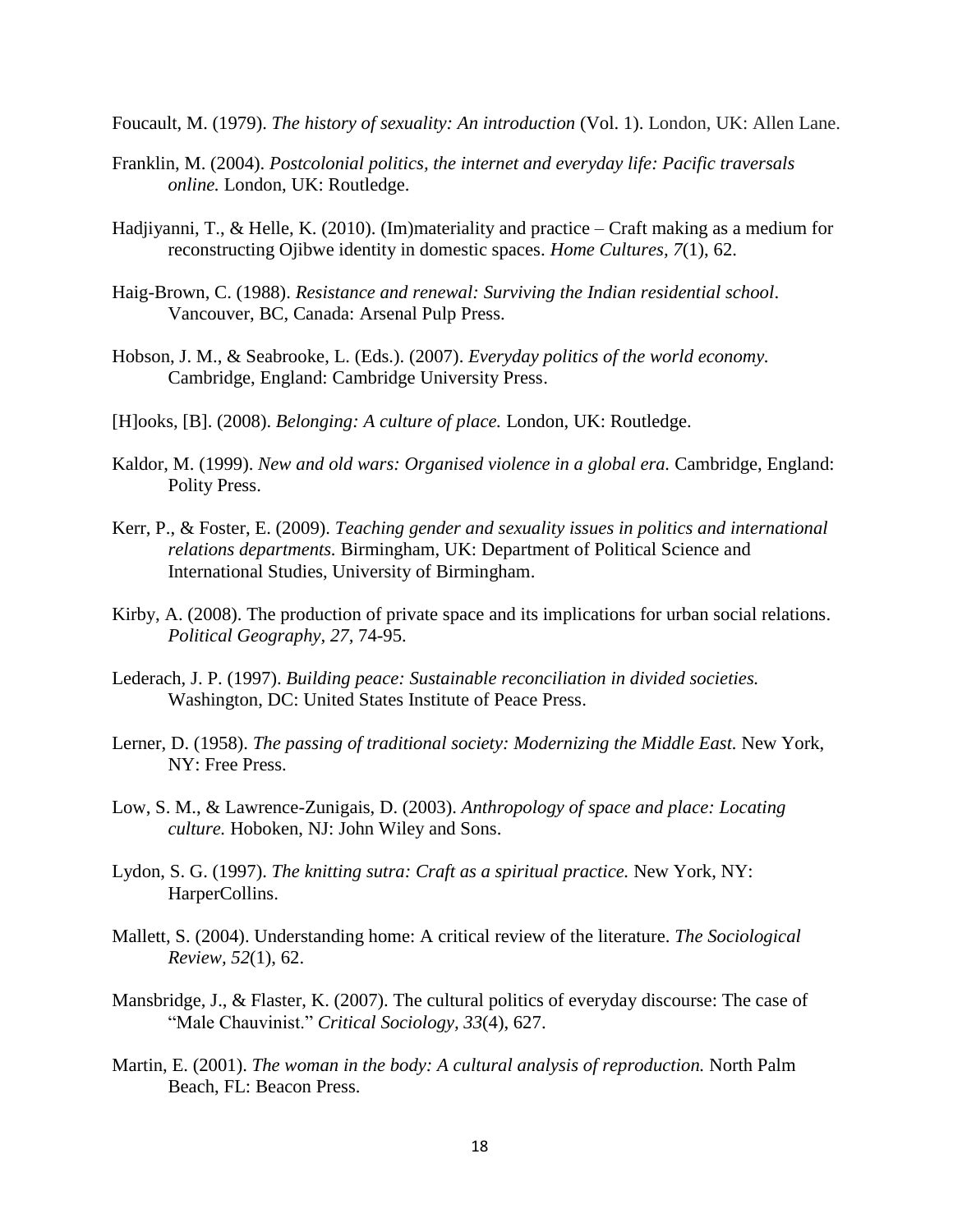- McGuirk, P., & Dowling, R. (2009). Neoliberal privatization? Remapping the public and the private in Sydney's master planned residential estates. *Political Geography, 28*(3), 174-185.
- Moore, J. (2000). Placing home in context. *Journal of Environmental Psychology, 20*, 207-217.
- Morrison, J. (2011). *When daily life is an act of resistance.* Retrieved from <http://www.cpt.org/blog/cpt-delegation/2011/01/14/when-daily-life-act-resistance>
- Murphy, B. (2002). *Zen and the art of knitting: Exploring the links between knitting, spirituality, and creativity.* Avon, MA: Adams Media Corporation.
- Nicoll, F. (2004). Reconciliation in and out of perspective: white knowing, seeing, curating and being at home in and against Indigenous Sovereignty. In A. Moreton-Robinson (Ed.), *Nicoll, whitening race: Essays in social and cultural criticism* (p. 26). Canberra ACT, Australia: Aboriginal Studies Press.
- O'Brien, R. (2000). Labour and IPE, rediscovering human agency. In R. Palan (Ed.), *Global Political Economy, Contemporary Theories* (pp. 89-99)*.* London, UK: Routledge.
- Parkins, W. (2004). *Out of time: Fast subjects and slow living.* Retrieved from https://www.researchgate.net/publication/249690738 Out of Time Fast Subjects and S low\_Living
- Pink, S. (2004). *Home truths: Gender, domestic objects and everyday life.* Oxford, UK: Berg.
- Richmond, O.P. (2008). *Peace in international relations.* New York, NY: Routledge.
- Richmond, O. P., (2009a). Becoming liberal, unbecoming liberalism: Liberal-local hybridity via the everyday as a response to the paradoxes of liberal peacebuilding. *Journal of Intervention and Statebuilding, 3*(3), 324-344.
- Richmond, O. P. (2009b). The romanticisation of the local: Welfare, culture and peacebuilding. *International Spectator, 44*(1), 149-68.
- Rosenau, P. (1992). *Post-modernism and the social sciences, Insights inroads and intrusions*. Princeton, NJ: Princeton University Press.
- Saunders, P., & Williams, P. (1988). The constitution of the home: Towards a research agenda. *Journal of Housing Studies, 3*(2), 81-93.
- Scott, S. (2009). *[Making sense of everyday life.](http://sro.sussex.ac.uk/22085/)* London, UK: Polity Press.

Sennett, R. (2008). *The craftsman.* London, UK: Allen Lane.